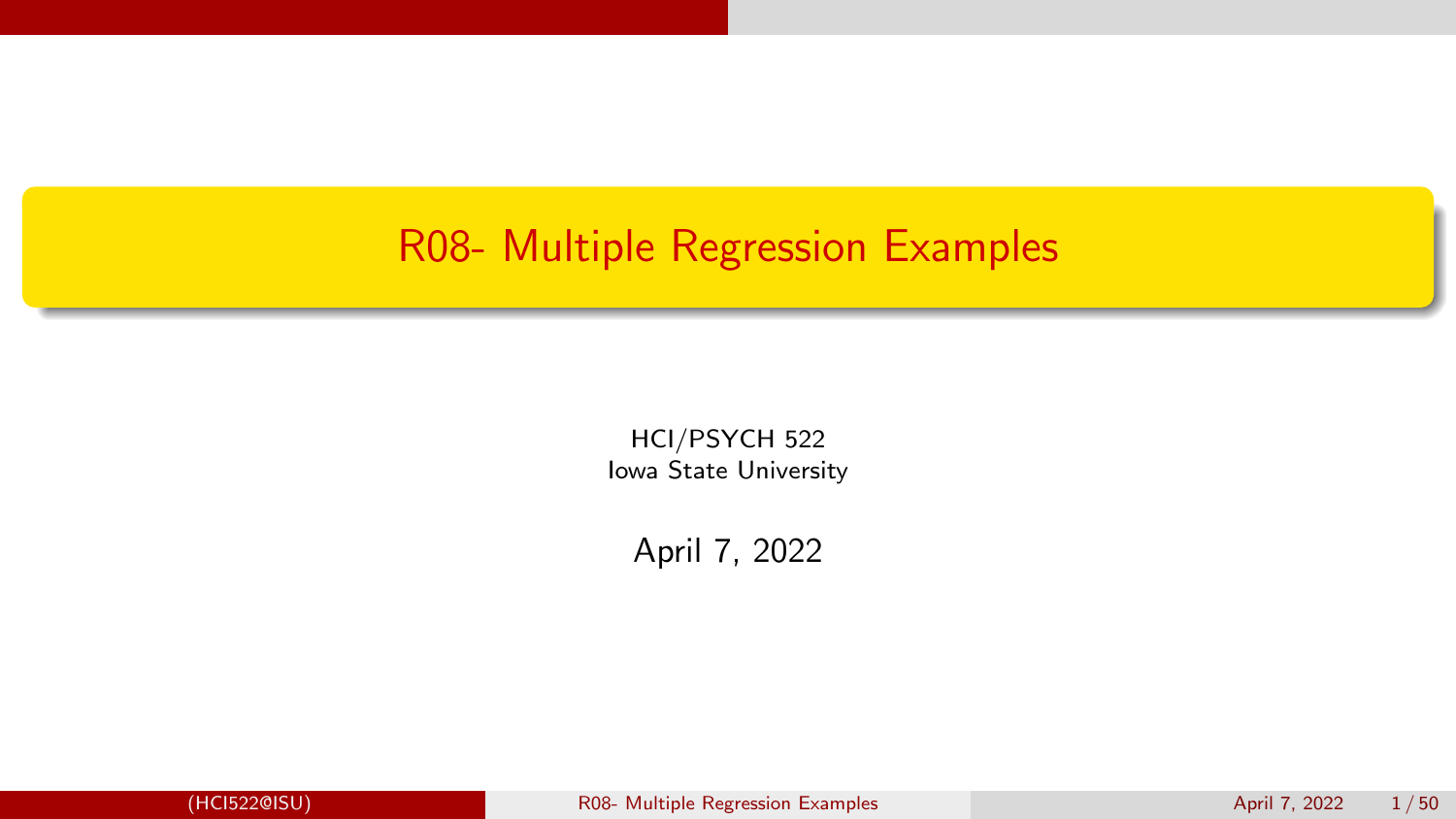# **Overview**

- Children's heights depending on
	- mother's heights
	- $\bullet$  + father's heights
	- $\bullet$  + gender
- Wool breaks depending on
	- $\bullet$  tension (L, M, H)
	- $\bullet$  + type  $(A, B)$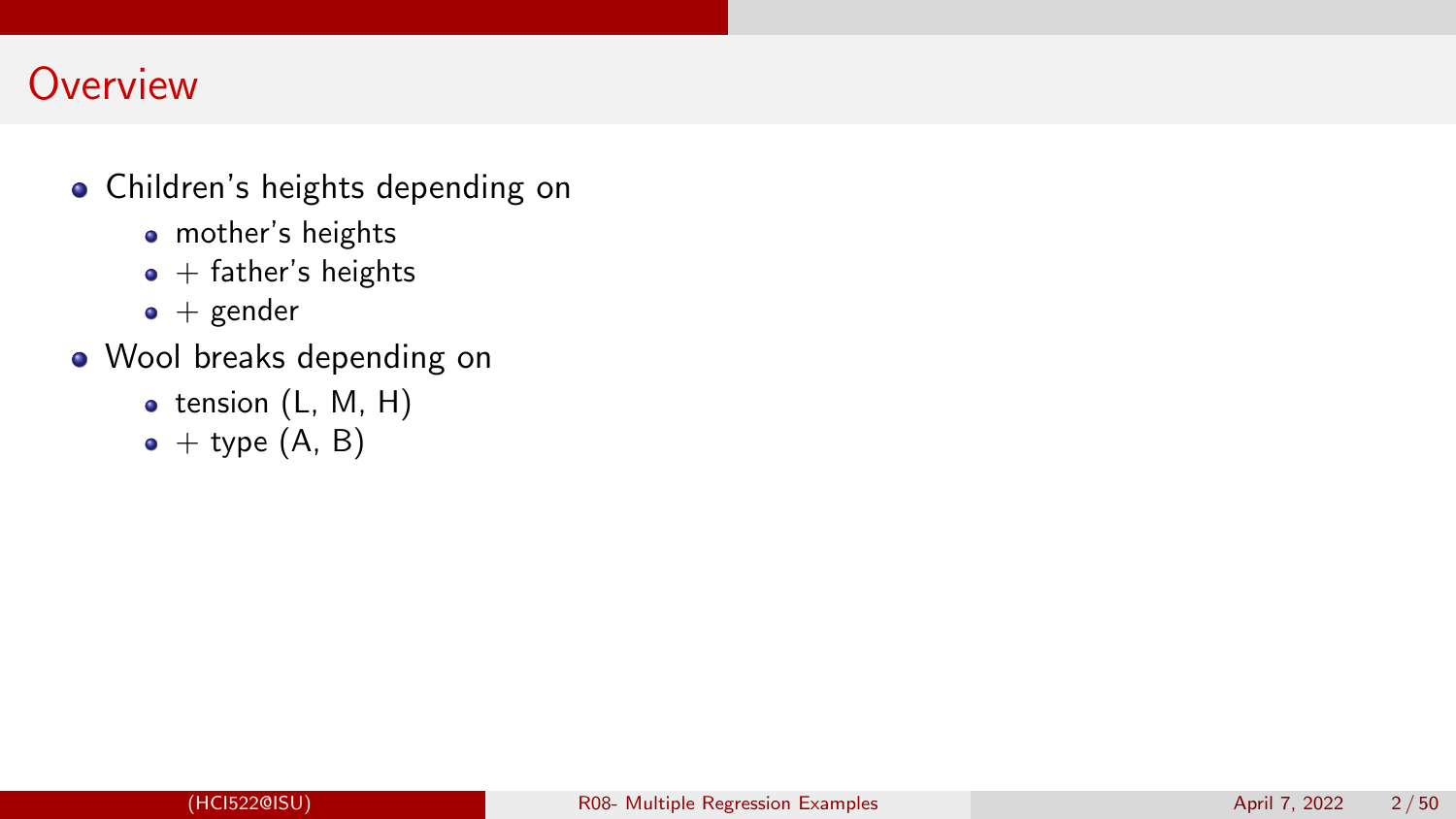# Multiple regression

Recall the simple linear regression model is

$$
Y_i \stackrel{ind}{\sim} N(\mu_i, \sigma^2), \quad \mu_i = \beta_0 + \beta_1 X_{i,1} + \cdots + \beta_p X_{i,p}
$$

where for observation  $i$ 

- $Y_i$  is the dependent variable and
- $X_{i,p}$  is the  $p^{th}$  independent variable.

Interpretation

- $\theta$ <sub>0</sub> is mean of the dependent variable when all independent variables (X's) are 0
- $\theta$   $\beta$ <sub>p</sub> for  $p \neq 0$ , is the mean increase in the dependent variable for each unit increase in the associated independent variable
- $\mathbb{R}^2$  is the proportion of variability in the dependent variable explained by the model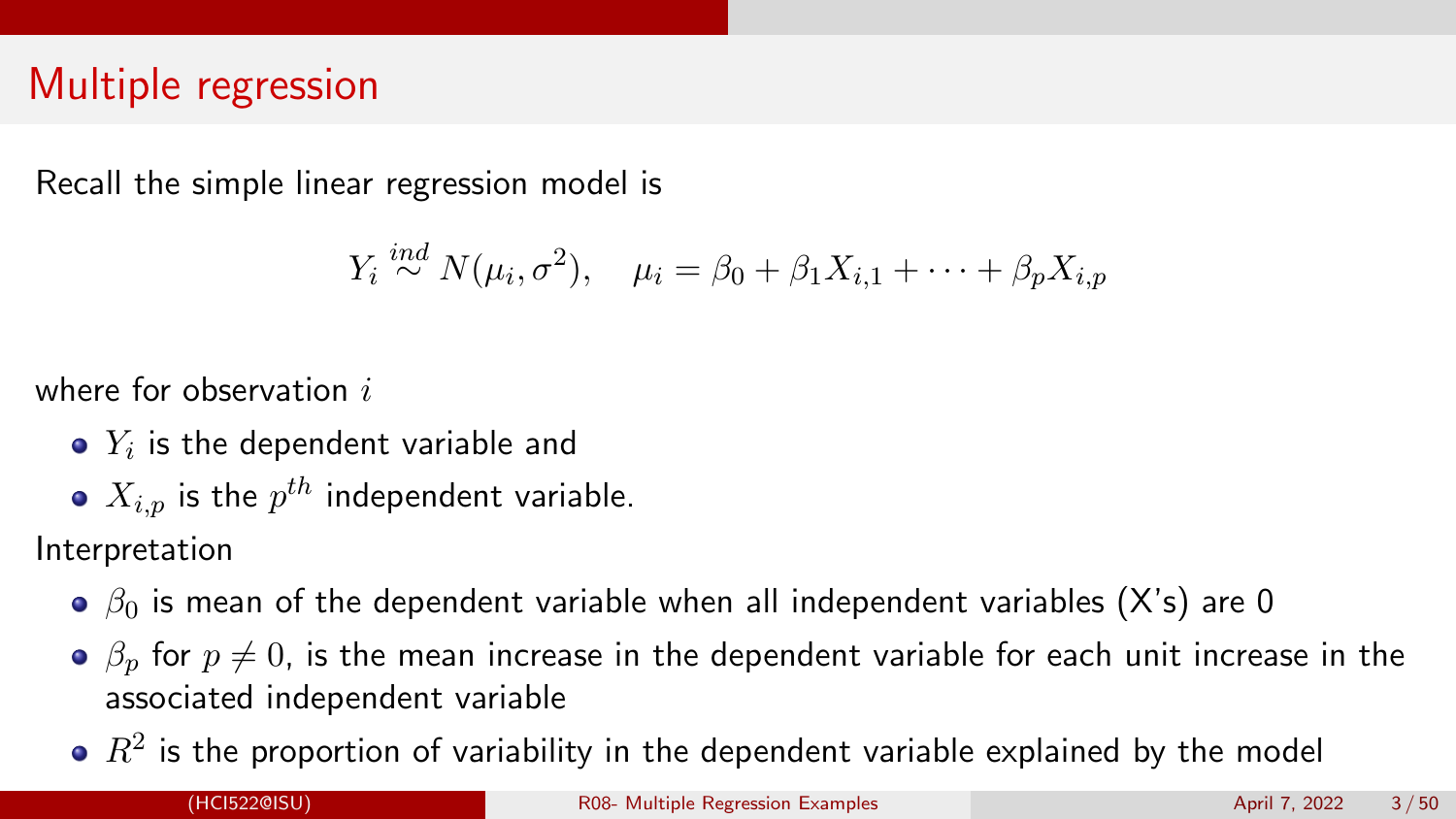# <span id="page-3-0"></span>heights

### ex0726

| ##       |        |                | Gender Family Height Father Mother |      |      |
|----------|--------|----------------|------------------------------------|------|------|
| ##<br>-1 | male   | 1              | 73.2                               | 78.5 | 67.0 |
| ## 2     | female | 1              | 69.2                               | 78.5 | 67.0 |
| ## 3     | female | 1              | 69.0                               | 78.5 | 67.0 |
| 4<br>##  | female | 1              | 69.0                               | 78.5 | 67.0 |
| ##<br>-5 | male   | $\overline{2}$ | 73.5                               | 75.5 | 66.5 |
| -6<br>## | male   | $\overline{2}$ | 72.5                               | 75.5 | 66.5 |
| ##<br>-7 | female | 2              | 65.5                               | 75.5 | 66.5 |
| ##<br>-8 | female | $\mathfrak{D}$ | 65.5                               | 75.5 | 66.5 |
| ## 9     | male   | 3              | 71.0                               | 75.0 | 64.0 |
| ## 10    | female | 3              | 68.0                               | 75.0 | 64.0 |
| 11<br>## | male   | 4              | 70.5                               | 75.0 | 64.0 |
| 12<br>## | male   | 4              | 68.5                               | 75.0 | 64.0 |
| 13<br>## | female | 4              | 67.0                               | 75.0 | 64.0 |
| 14<br>## | female | 4              | 64.5                               | 75.0 | 64.0 |
| 15<br>## | female | 4              | 63.0                               | 75.0 | 64.0 |
| 16<br>## | male   | 5              | 72.0                               | 75.0 | 58.5 |
| 17<br>## | male   | 5              | 69.0                               | 75.0 | 58.5 |

 $H_{\rm eff}$  for  $56.5$   $\pm$   $0.5$   $\pm$   $0.5$   $\pm$   $0.5$   $\pm$   $0.5$   $\pm$   $0.5$   $\pm$   $0.5$   $\pm$   $0.5$   $\pm$   $0.5$   $\pm$   $0.5$   $\pm$   $0.5$   $\pm$   $0.5$   $\pm$   $0.5$   $\pm$   $0.5$   $\pm$   $0.5$   $\pm$   $0.5$   $\pm$   $0.5$   $\pm$   $0.5$   $\pm$   $0.5$   $\pm$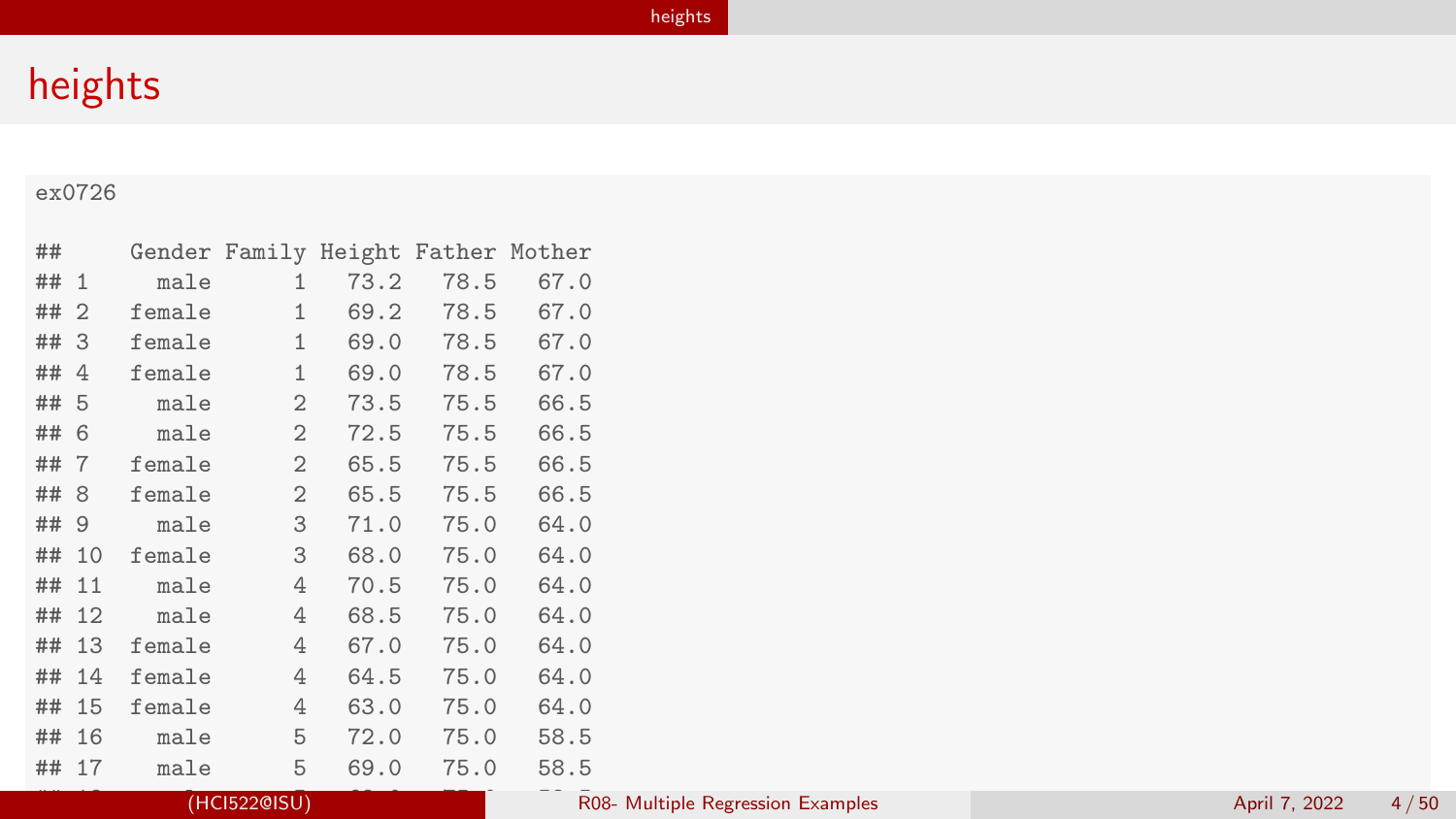### summary(ex0726)

| ## | Gender     |                 | Family Height                | Father                                   | Mother         |
|----|------------|-----------------|------------------------------|------------------------------------------|----------------|
| ## | female:453 | Min. : 1.0      | Min. :56.00                  | Min. :62.0                               | Min. :58.00    |
| ## | male :480  | 1st $Qu.: 59.0$ | 1st Qu.:64.00                | 1st Qu.:68.0                             | 1st Qu.:63.00  |
| ## |            | Median : 106.0  | Median : 66.50 Median : 69.0 |                                          | Median : 64.00 |
| ## |            | Mean : 106.2    | Mean : 66.74                 | Mean : 69.2                              | Mean : 64.09   |
| ## |            | 3rd Qu.:158.0   |                              | 3rd Qu.:69.70 3rd Qu.:71.0 3rd Qu.:65.50 |                |
| ## |            | $Max.$ : 205.0  | Max. :79.00                  | Max. :78.5                               | $Max.$ :70.50  |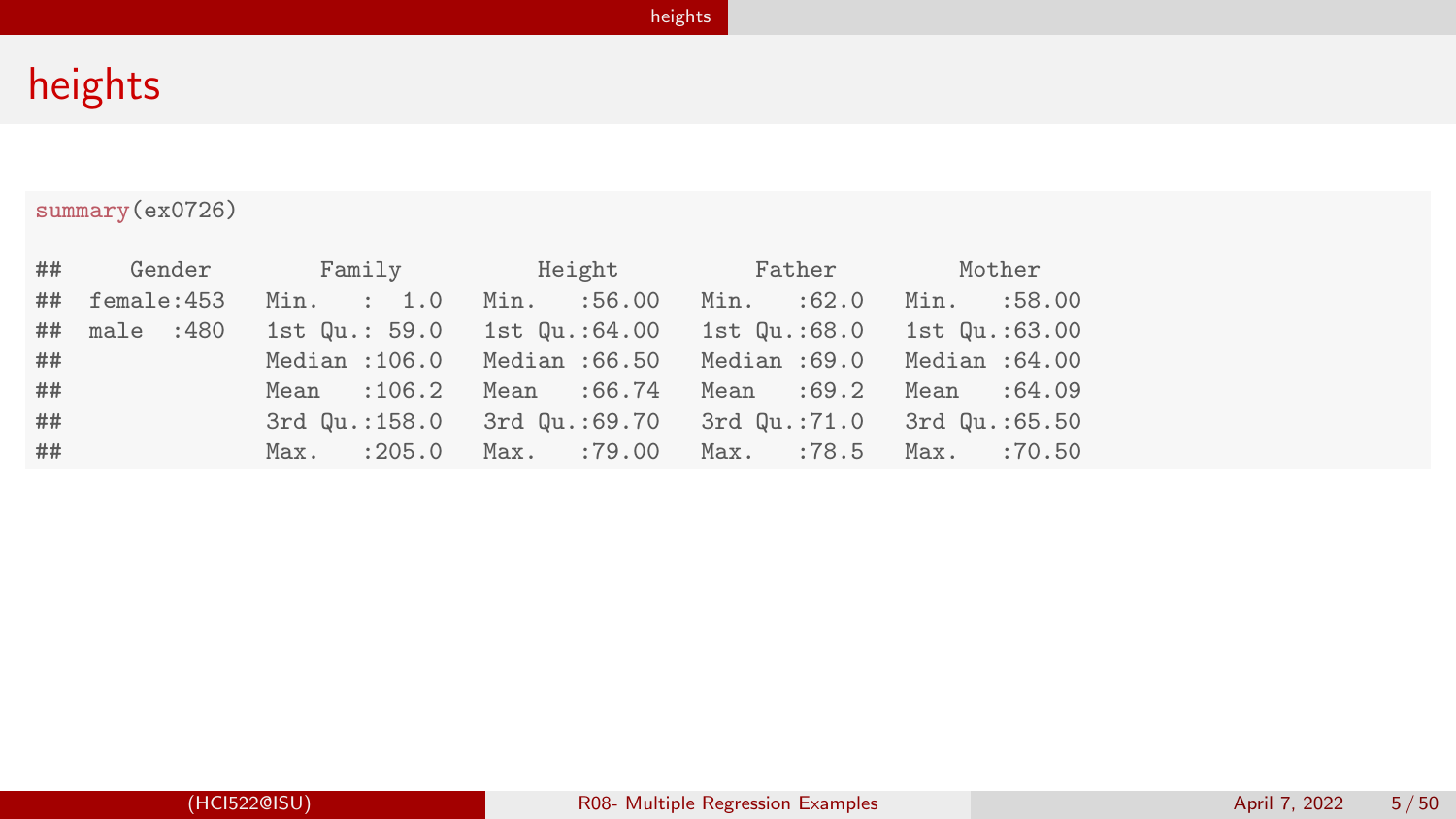# heights

ggplot(ex0726, aes(x=Mother, y=Height, color = Gender)) + geom\_point()

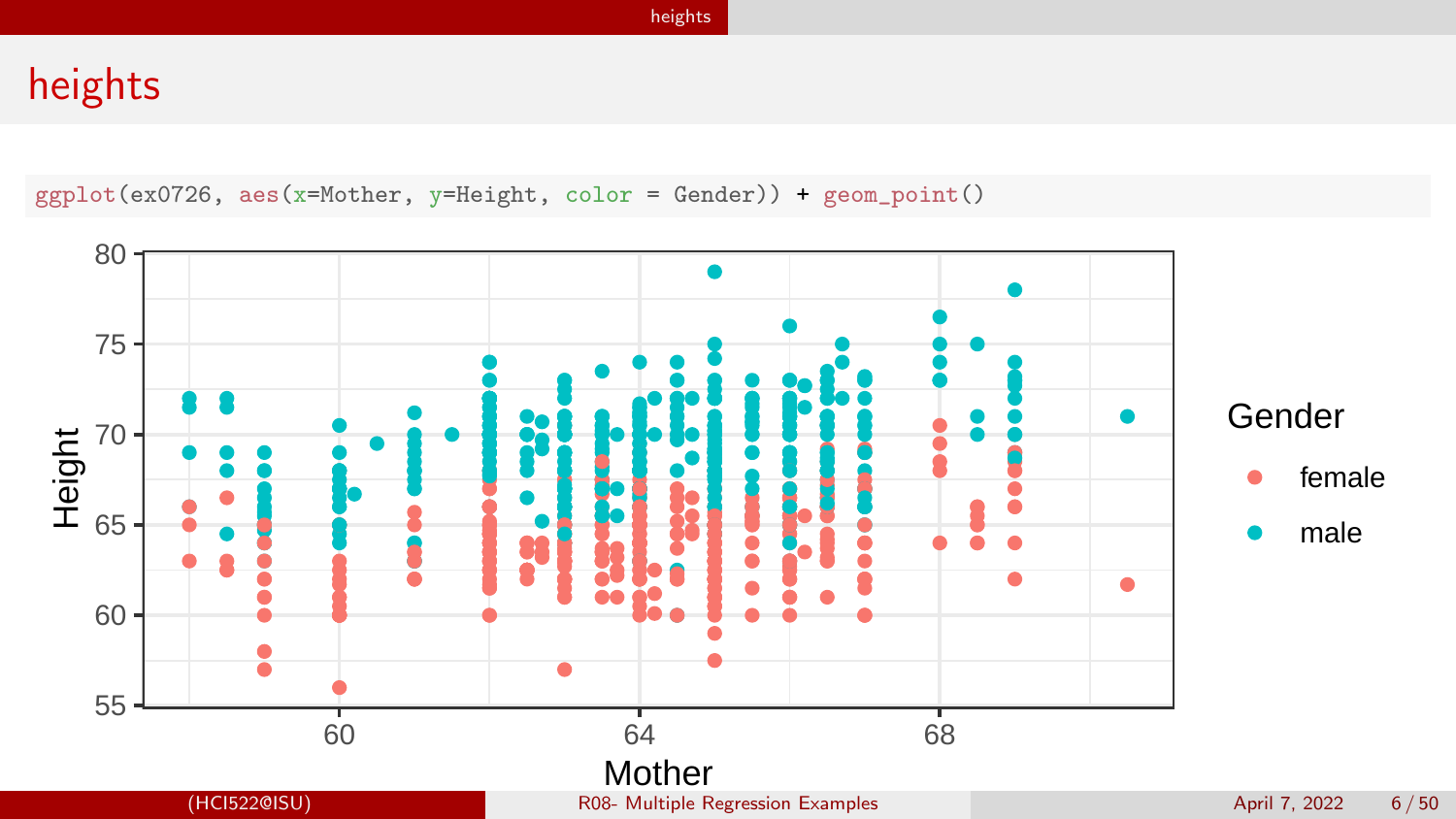```
ggplot(ex0726 %>% filter(Gender == "female"),
       aes(x=Mother, y=Height)) + geom_jitter()
```
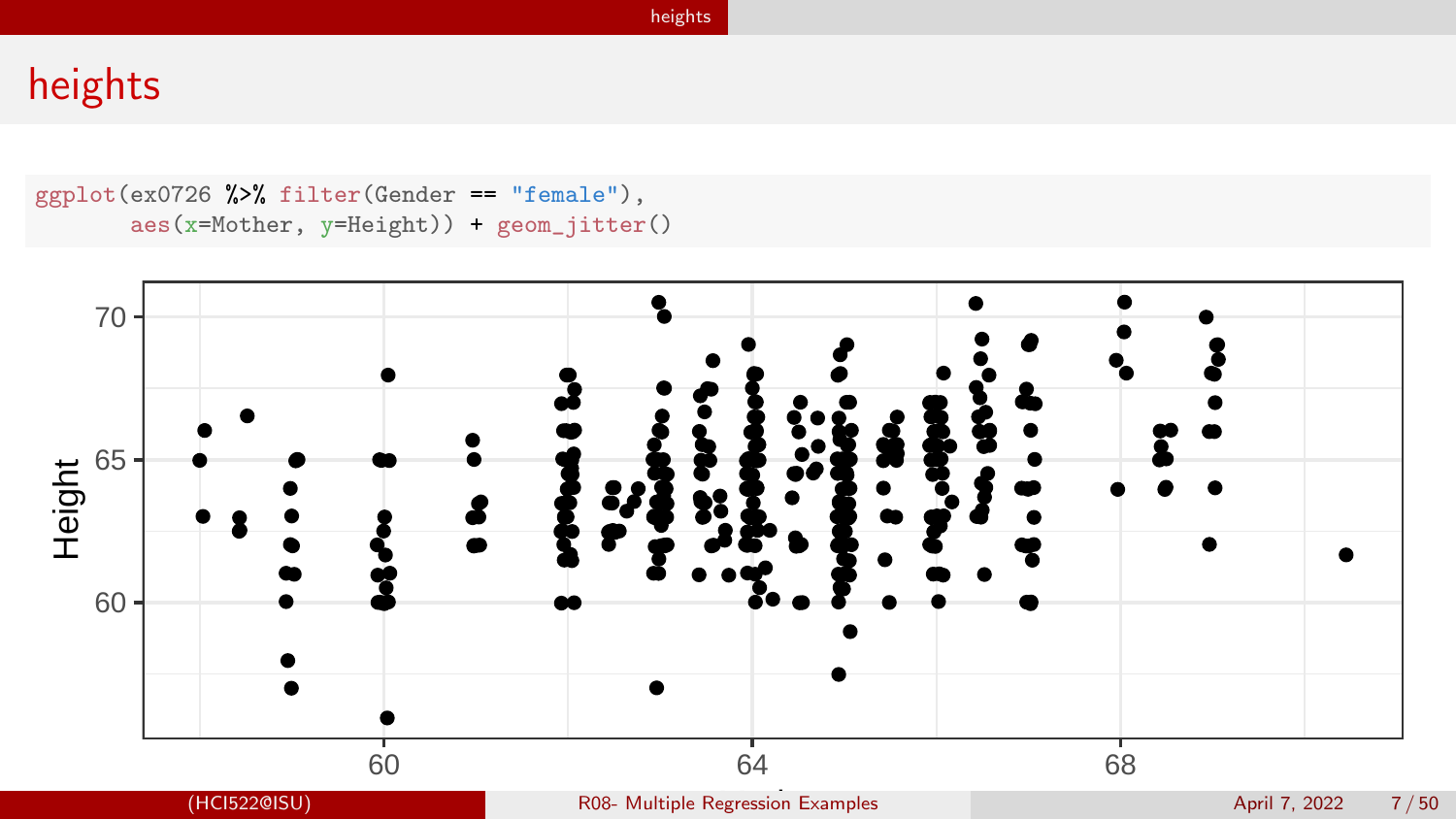```
m \leftarrow \text{lm}(\text{Height} \sim \text{Mother}, \text{ data} = \text{ex0726 %} \text{N} \cdot \text{filter}(\text{Generator} == \text{``female''}),summary(m)
##
## Call:
## lm(formula = Height "Mother, data = ex0726 % filter(Gender ==
## "female"))
##
## Residuals:
## Min 1Q Median 3Q Max
## -6.8739 -1.5331 0.0813 1.4445 6.7629
##
## Coefficients:
## Estimate Std. Error t value Pr(>|t|)
## (Intercept) 43.67884 3.00214 14.549 < 2e-16 ***
## Mother 0.31839 0.04677 6.807 3.18e-11 ***
## ---
## Signif. codes: 0 '***' 0.001 '**' 0.01 '*' 0.05 '.' 0.1 ' ' 1
##
## Residual standard error: 2.246 on 451 degrees of freedom
## Multiple R-squared: 0.09318,Adjusted R-squared: 0.09117
## F-statistic: 46.34 on 1 and 451 DF, p-value: 3.181e-11
```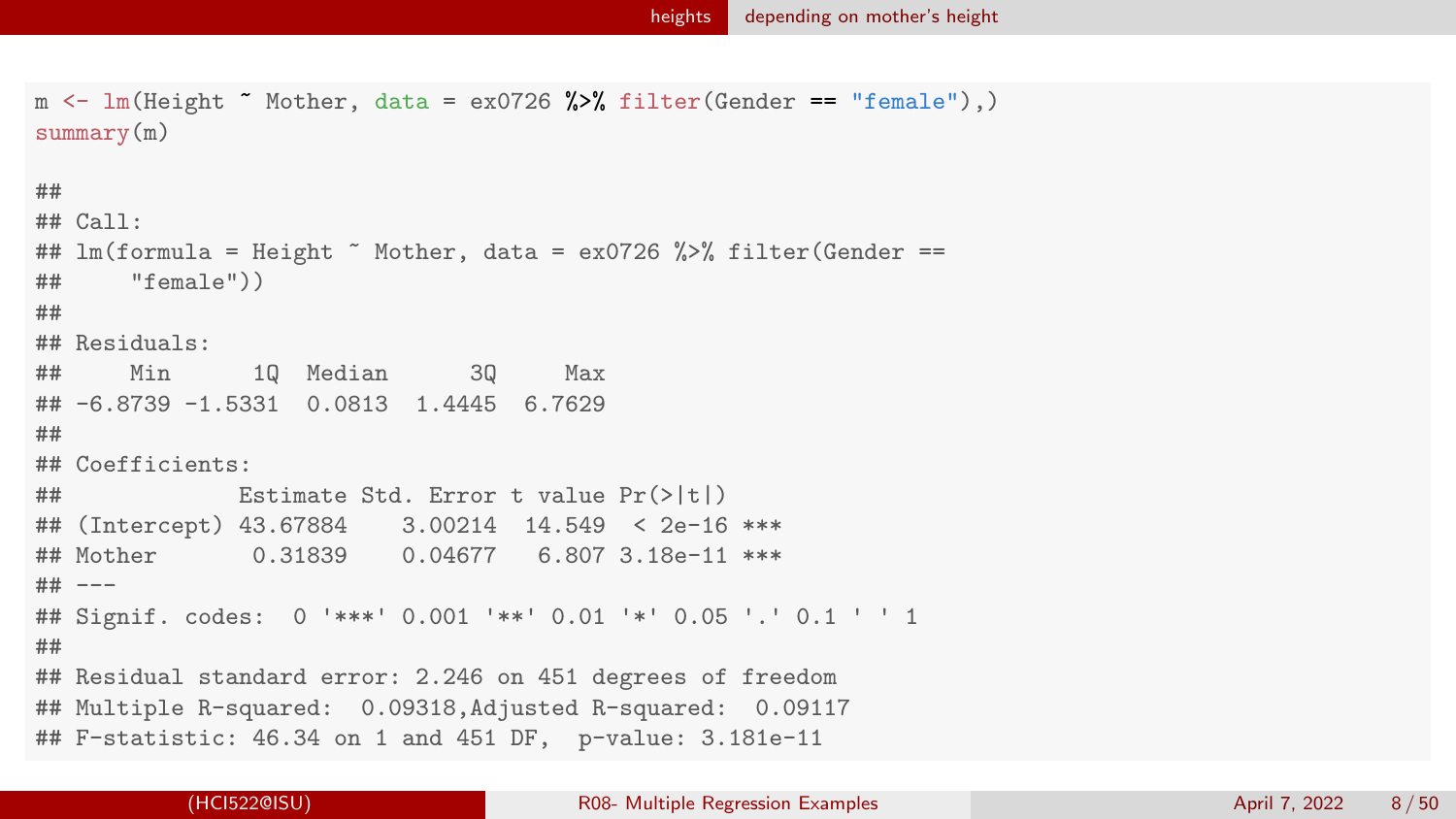$m \leftarrow \text{lm}(\text{Height} \sim \text{I}(\text{Mother-64}), \text{ data} = \text{ex0726})$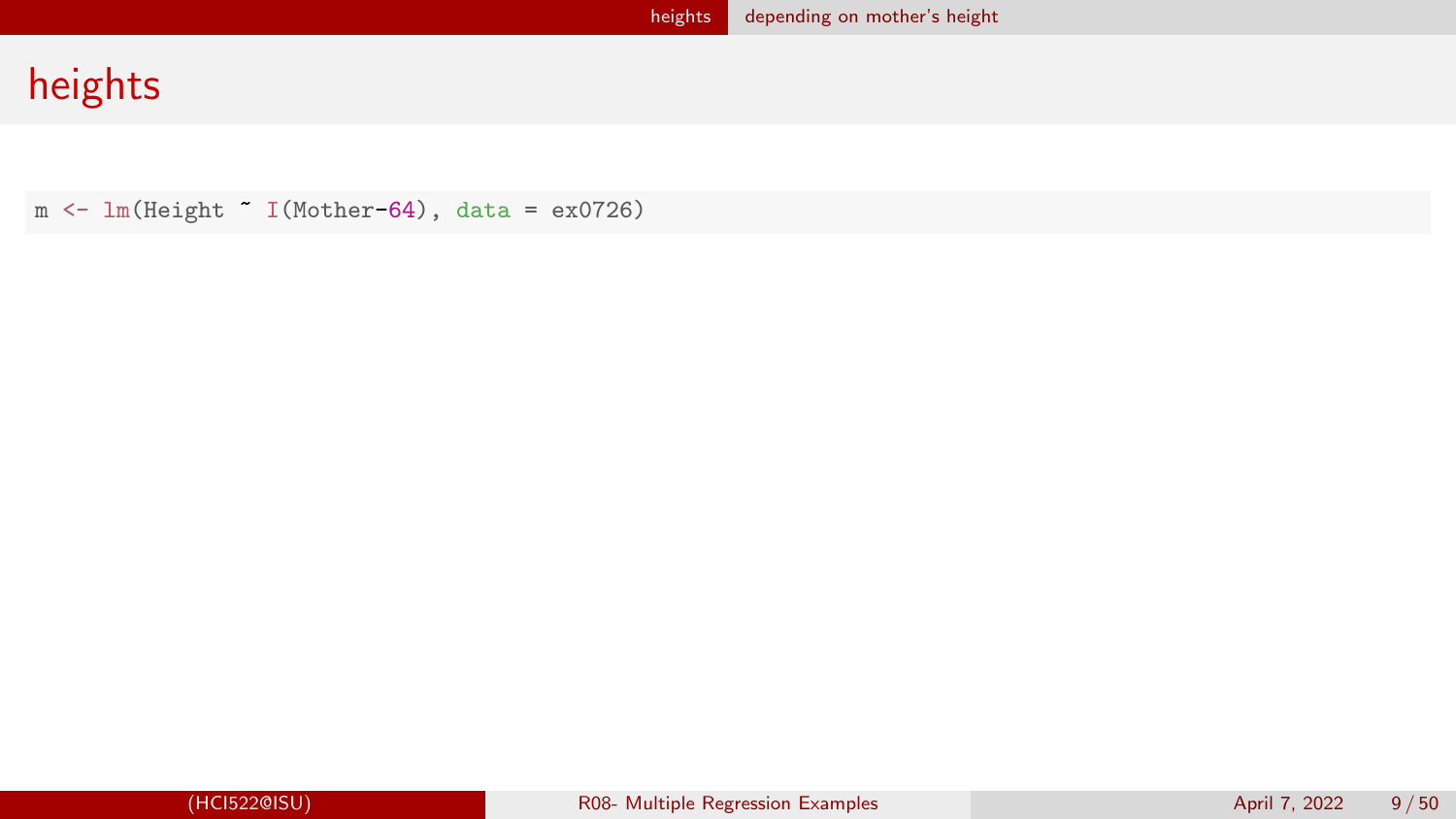$resid\_panel(m, plots = c("qq", "resid", "index", "cookd"), smooth = TRUE, qabands = TRUE)$ 

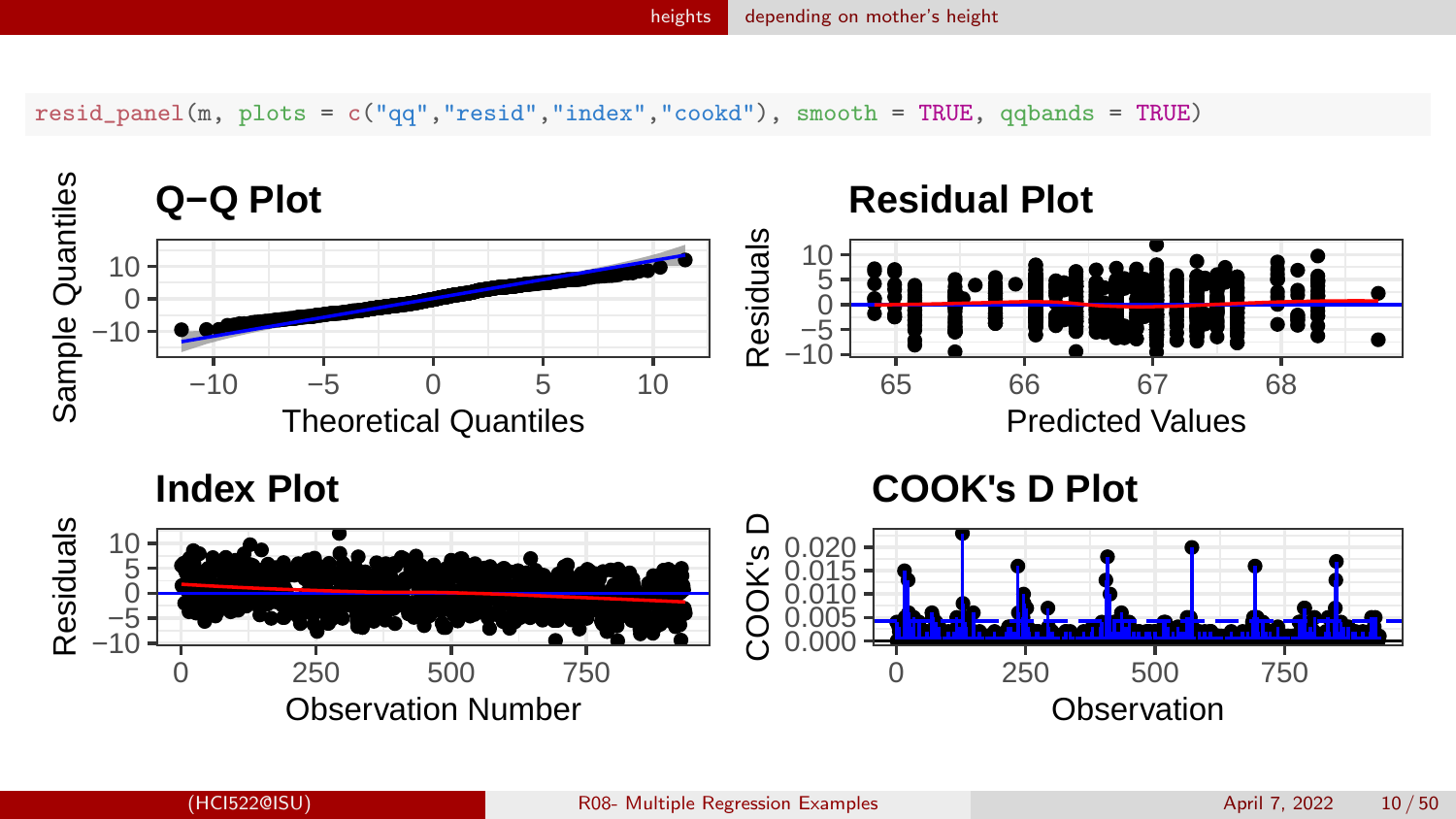```
summary(m)
```

```
##
## Call:
## lm(formula = Height " I(Mother - 64), data = ex0726)##
## Residuals:
## Min 1Q Median 3Q Max
## -9.530 -2.629 -0.146 2.871 11.970
##
## Coefficients:
## Estimate Std. Error t value Pr(>|t|)
## (Intercept) 66.71614 0.11499 580.185 < 2e-16 ***
## I(Mother - 64) 0.31403 0.05019 6.256 6.01e-10 ***
## ---
## Signif. codes: 0 '***' 0.001 '**' 0.01 '*' 0.05 '.' 0.1 ' ' 1
##
## Residual standard error: 3.51 on 931 degrees of freedom
## Multiple R-squared: 0.04034,Adjusted R-squared: 0.03931
## F-statistic: 39.14 on 1 and 931 DF, p-value: 6.006e-10
```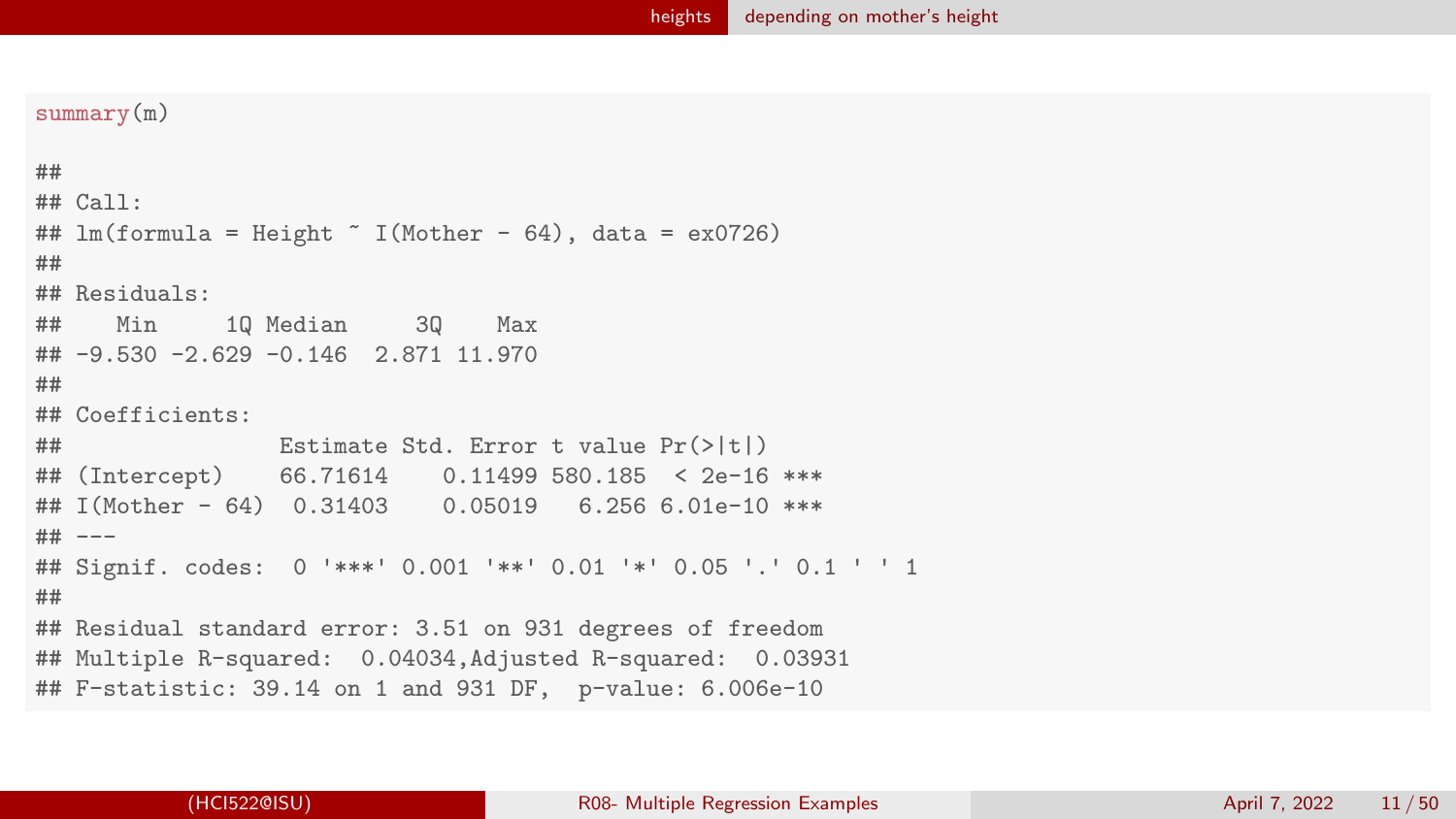```
co < - \text{coeff}(m)co
## (Intercept) I(Mother - 64)
      66.7161395
ci <- confint(m)
ci
## 2.5 % 97.5 %
  (Intercept) 66.490468 66.9418112
## I(Mother - 64) 0.215519 0.4125328
```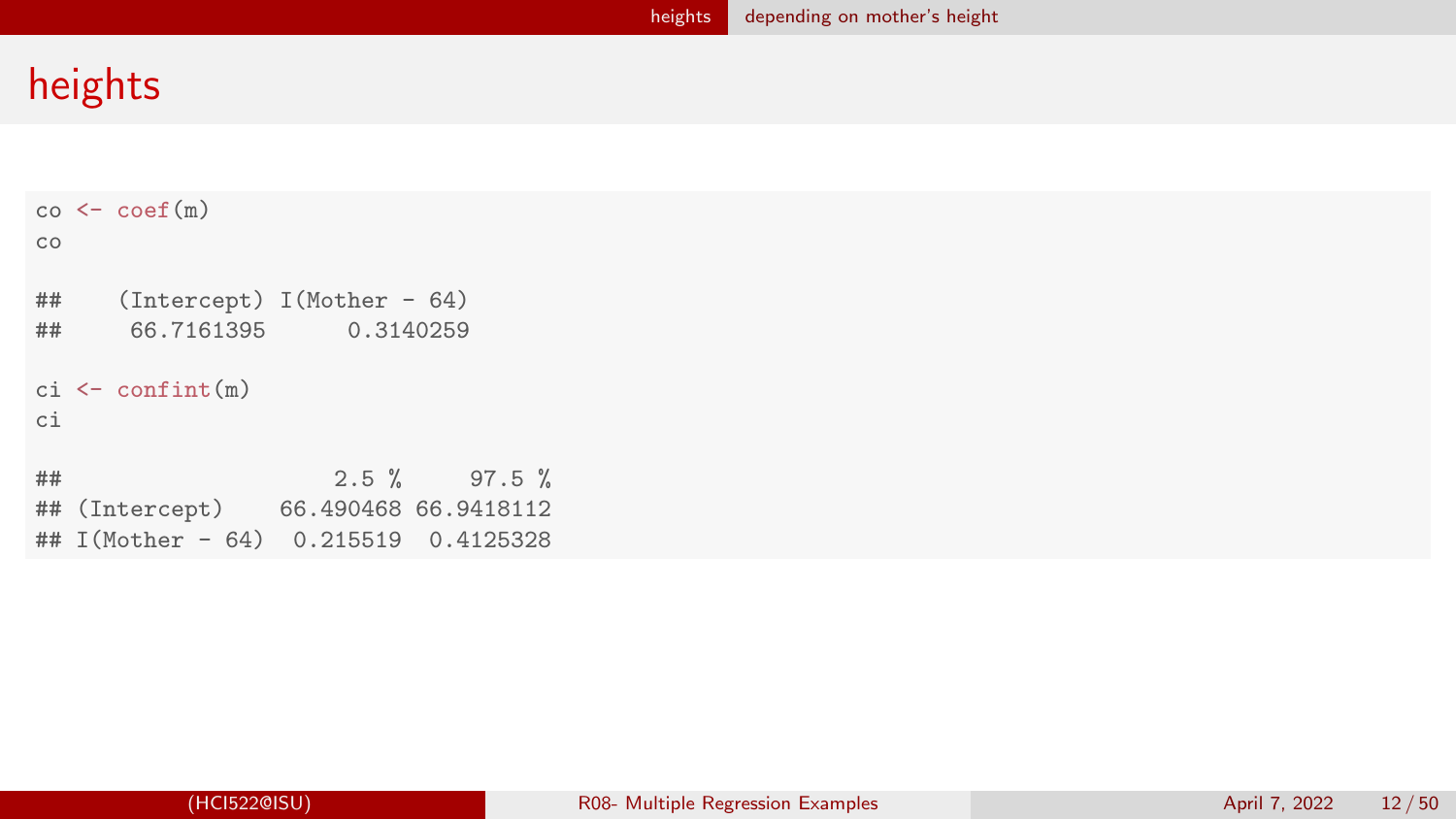- When the mother's height is 64 in, the mean daughter's height is 66.7 in (66.5,66.9).
- For each inch increase in mother's height, the mean daughter's height increases by 0.31 (0.22,0.41) inches.
- The model with mother's height explains 4% of the variability in daughter's height.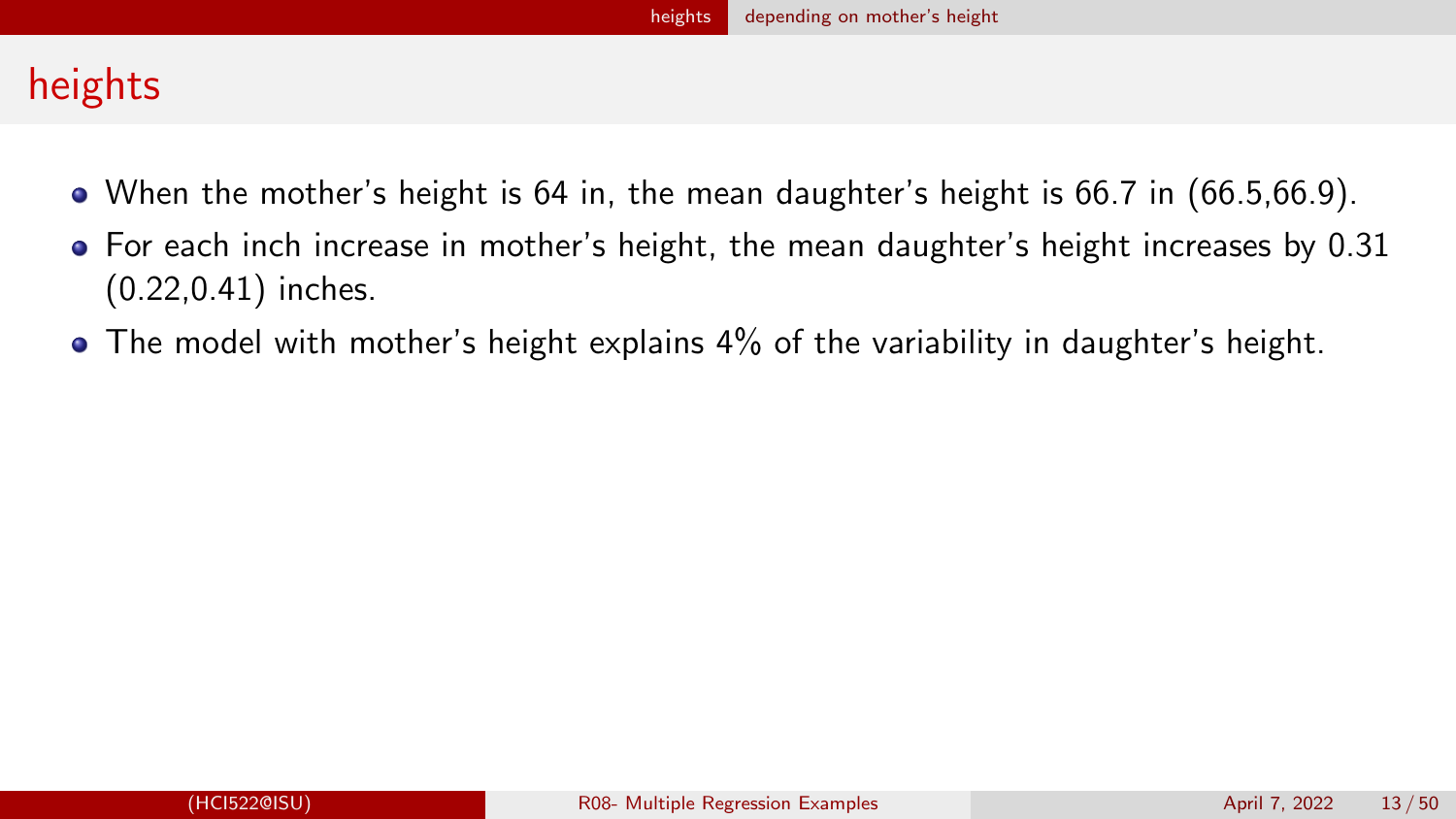```
ggplot(ex0726 %>% filter(Gender == "female"),
       aes(x=Mother, y=Height, color = Father)) + geom_jitter()
```
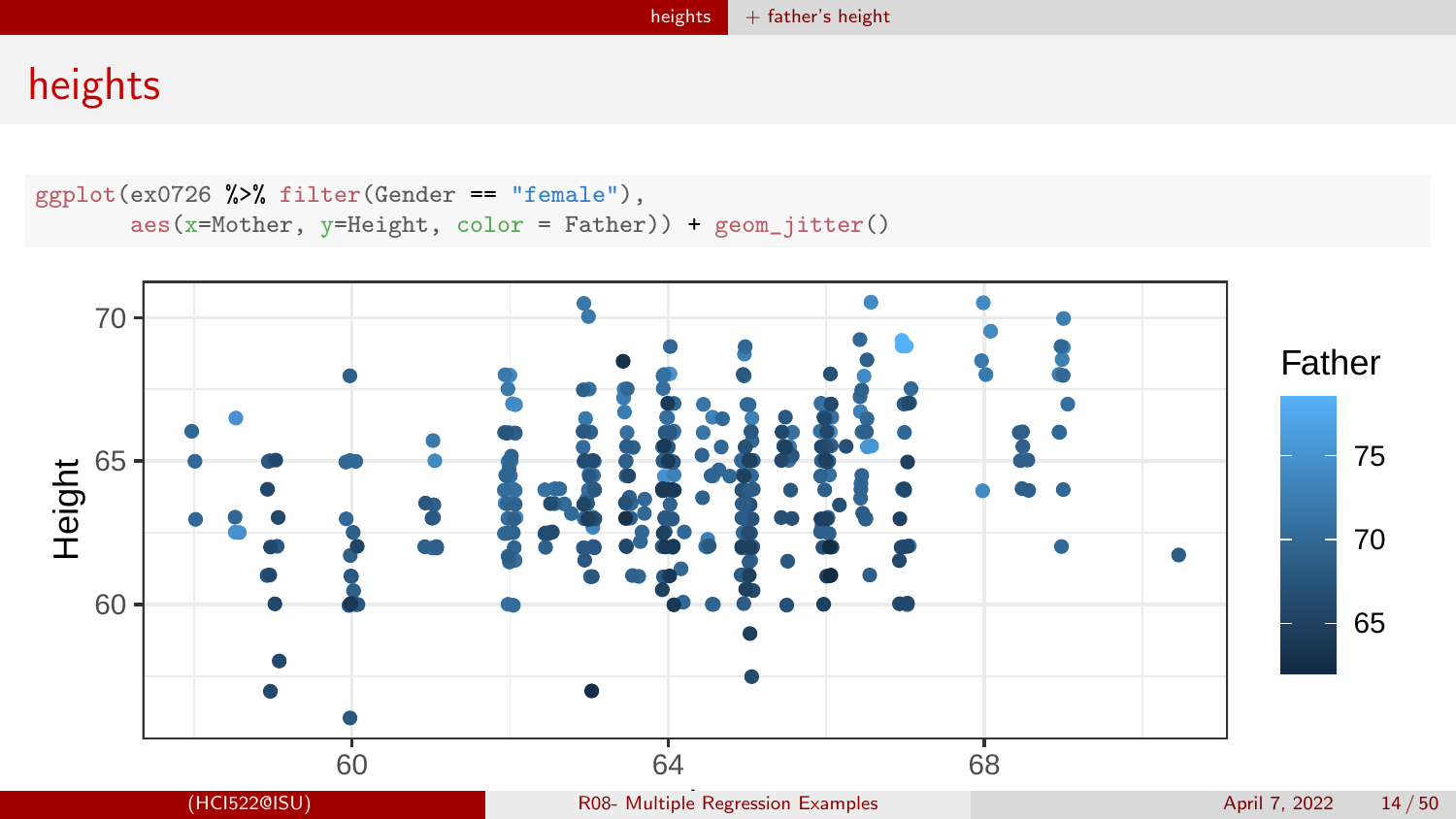```
m \leftarrow \text{lm}(\text{Height} \sim \text{Mother} + \text{Father}, \text{data} = \text{ex0726} \text{ %} \text{ filter}(\text{Gender} == \text{``female''}))summary(m)
##
## Call:
## lm(formula = Height ~ Mother + Father, data = ex0726 %>% filter(Gender ==
## "female"))
##
## Residuals:
## Min 1Q Median 3Q Max
## -6.3726 -1.4040 -0.0423 1.4130 6.9325
##
## Coefficients:
## Estimate Std. Error t value Pr(>|t|)
## (Intercept) 18.75770 3.60782 5.199 3.04e-07 ***
## Mother 0.30358 0.04206 7.218 2.27e-12 ***
## Father 0.37353 0.03590 10.406 < 2e-16 ***
## ---
## Signif. codes: 0 '***' 0.001 '**' 0.01 '*' 0.05 '.' 0.1 ' ' 1
##
## Residual standard error: 2.019 on 450 degrees of freedom
## Multiple R-squared: 0.2691,Adjusted R-squared: 0.2658
## F-statistic: 82.82 on 2 and 450 DF, p-value: < 2.2e-16
```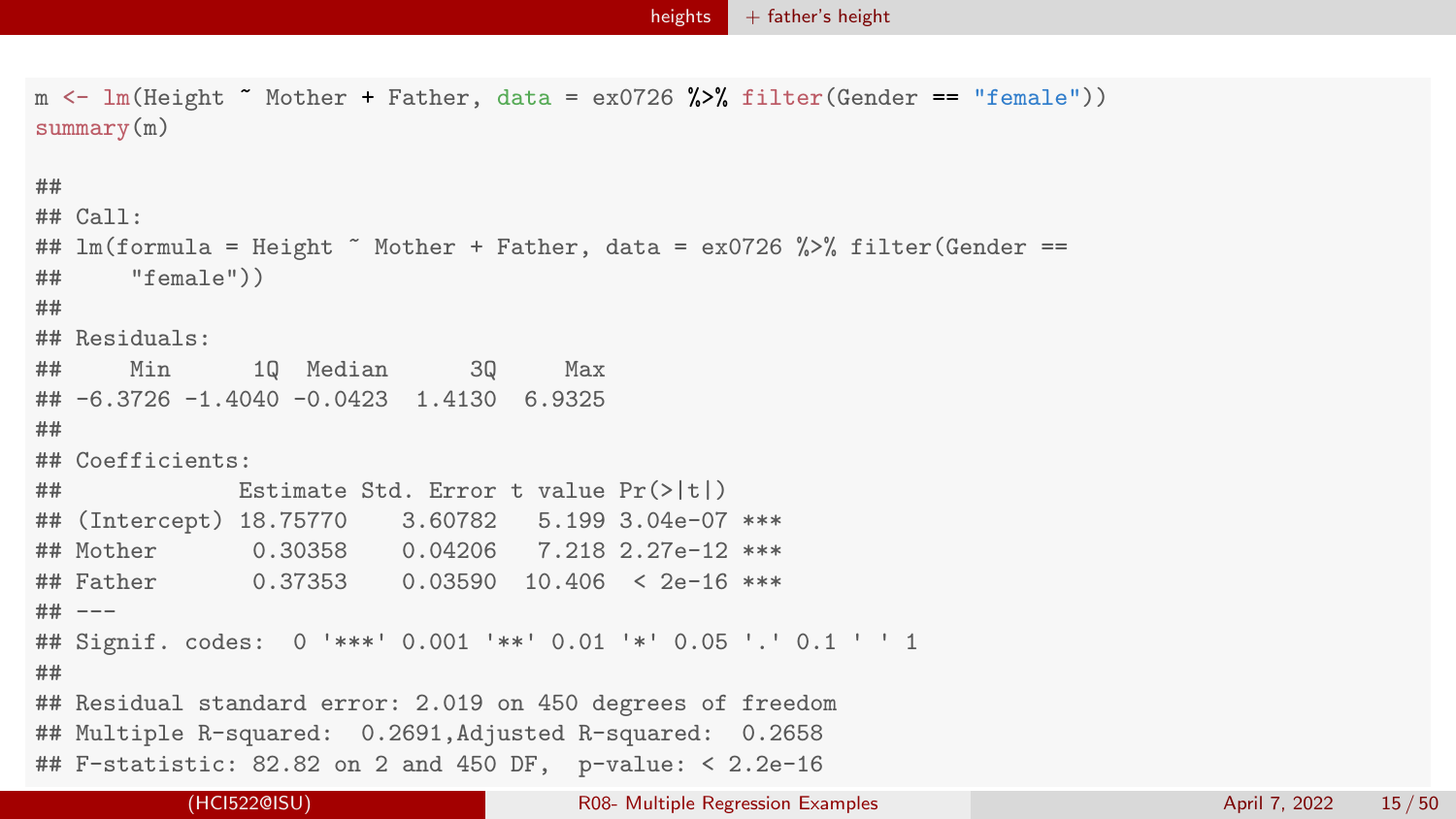$m \leftarrow \text{lm}(\text{Height } \tilde{ } 1(\text{Mother-64}) + \text{I}(\text{Father-69}), \text{ data } = \text{ex0726 %} \text{% filter}(\text{Gender } == \text{ "female"))})$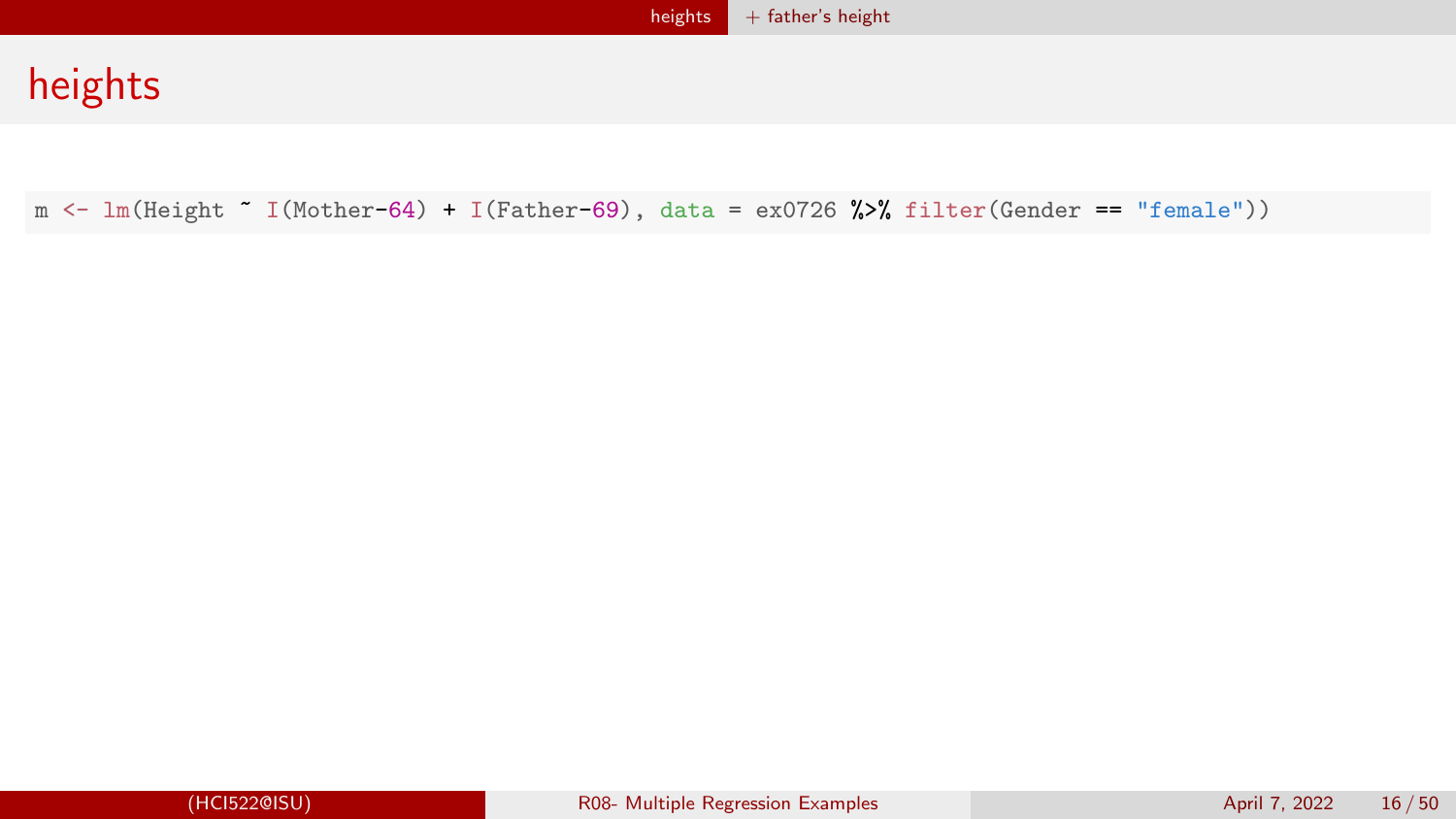$hei$ ghts [+ father's height](#page-13-0)

 $resid\_panel(m, plots = c("qq", "resid", "index", "cookd"), smooth = TRUE, qabands = TRUE)$ 

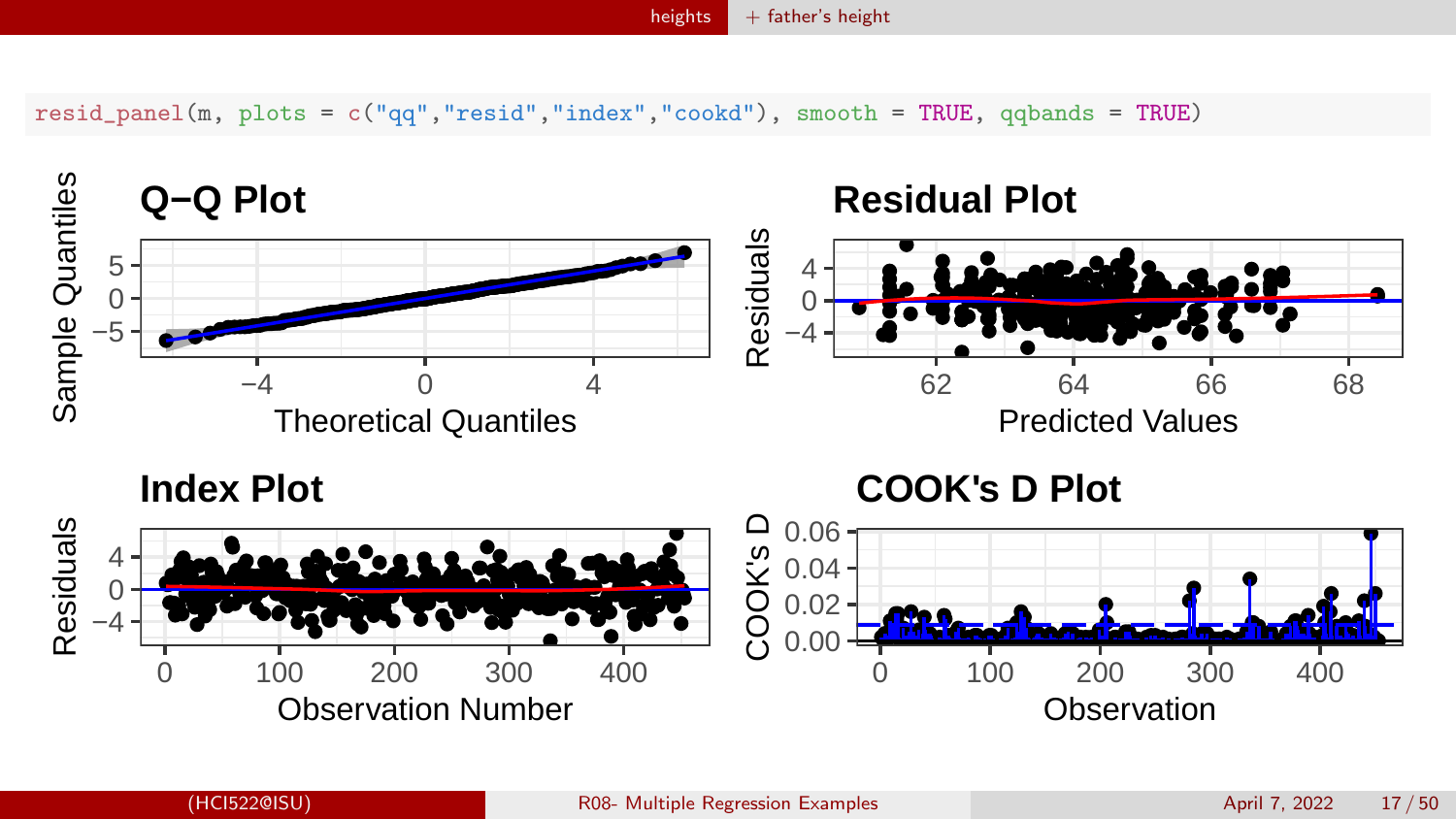```
summary(m)
```

```
##
## Call:
## lm(formula = Height " I(Mother - 64) + I(Father - 69), data = ex0726 %>%
## filter(Gender == "female"))
##
## Residuals:
## Min 1Q Median 3Q Max
## -6.3726 -1.4040 -0.0423 1.4130 6.9325
##
## Coefficients:
## Estimate Std. Error t value Pr(>|t|)
## (Intercept) 63.96048 0.09549 669.786 < 2e-16 ***
## I(Mother - 64) 0.30358 0.04206 7.218 2.27e-12 ***
## I(Father - 69) 0.37353 0.03590 10.406 < 2e-16 ***
## ---
## Signif. codes: 0 '***' 0.001 '**' 0.01 '*' 0.05 '.' 0.1 ' ' 1
##
## Residual standard error: 2.019 on 450 degrees of freedom
## Multiple R-squared: 0.2691,Adjusted R-squared: 0.2658
## F-statistic: 82.82 on 2 and 450 DF, p-value: < 2.2e-16
```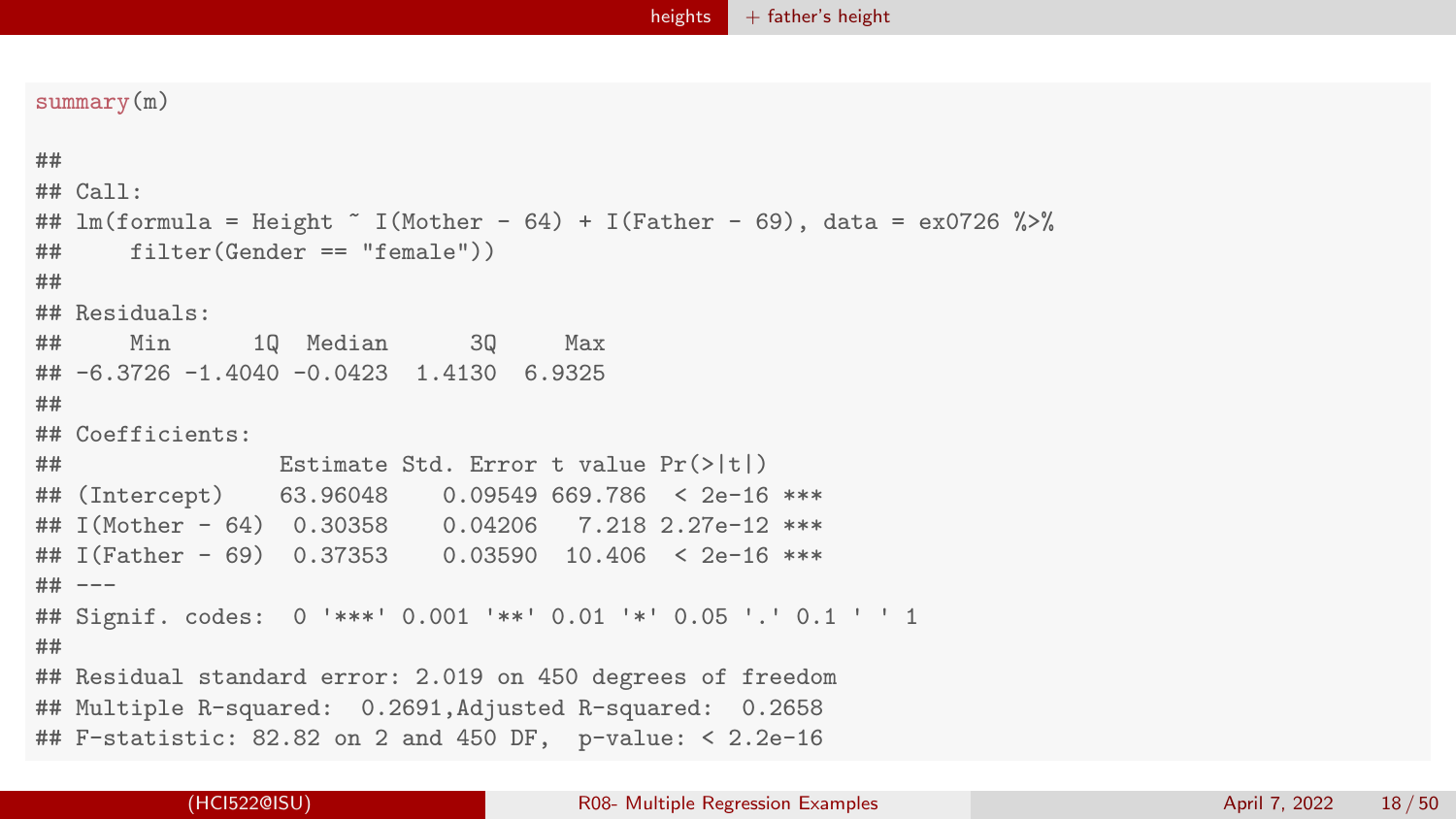```
co < - \text{coeff}(m)co
## (Intercept) I(Mother - 64) I(Father - 69)
      63.9604846 0.3035837 0.3735279
ci <- confint(m)
ci
## 2.5 % 97.5 %
  (Intercept) 63.7728152 64.1481540
## I(Mother - 64) 0.2209226 0.3862448
## I(Father - 69) 0.3029841 0.4440717
```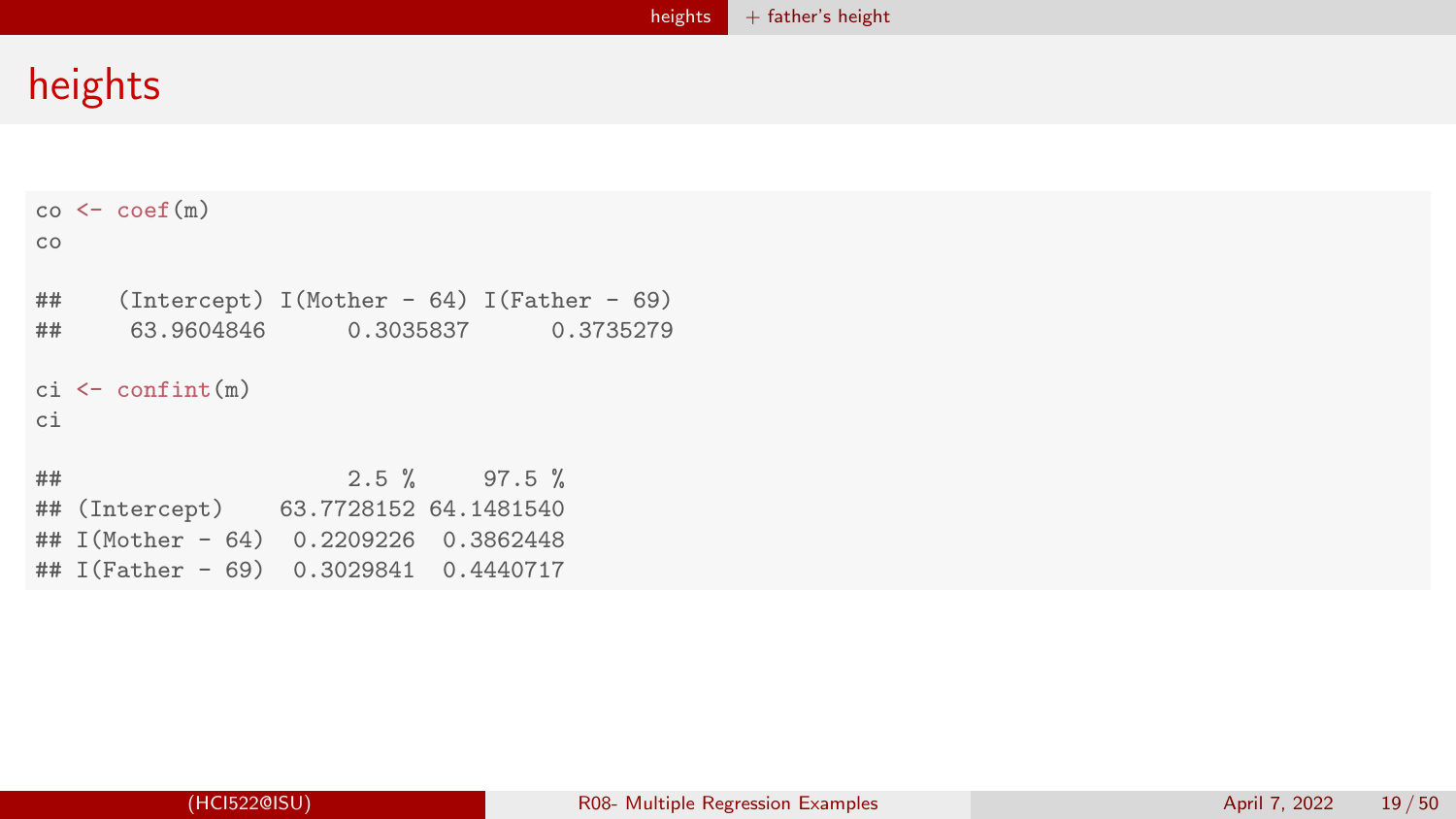- When mother's height is 64 in and father's height is 69 in, the mean daughter's height is 64 in (63.8,64.1).
- For each inch increase in mother's height, the mean children's height increases by 0.3 (0.22,0.39) inches while holding father's height constant.
- For each inch increase in father's height, the mean daughter's height increases by 0.37 (0.3,0.44) inches while holding mother's height constant.
- The model with mother's and father's height explains 27% of the variability in daughter's height.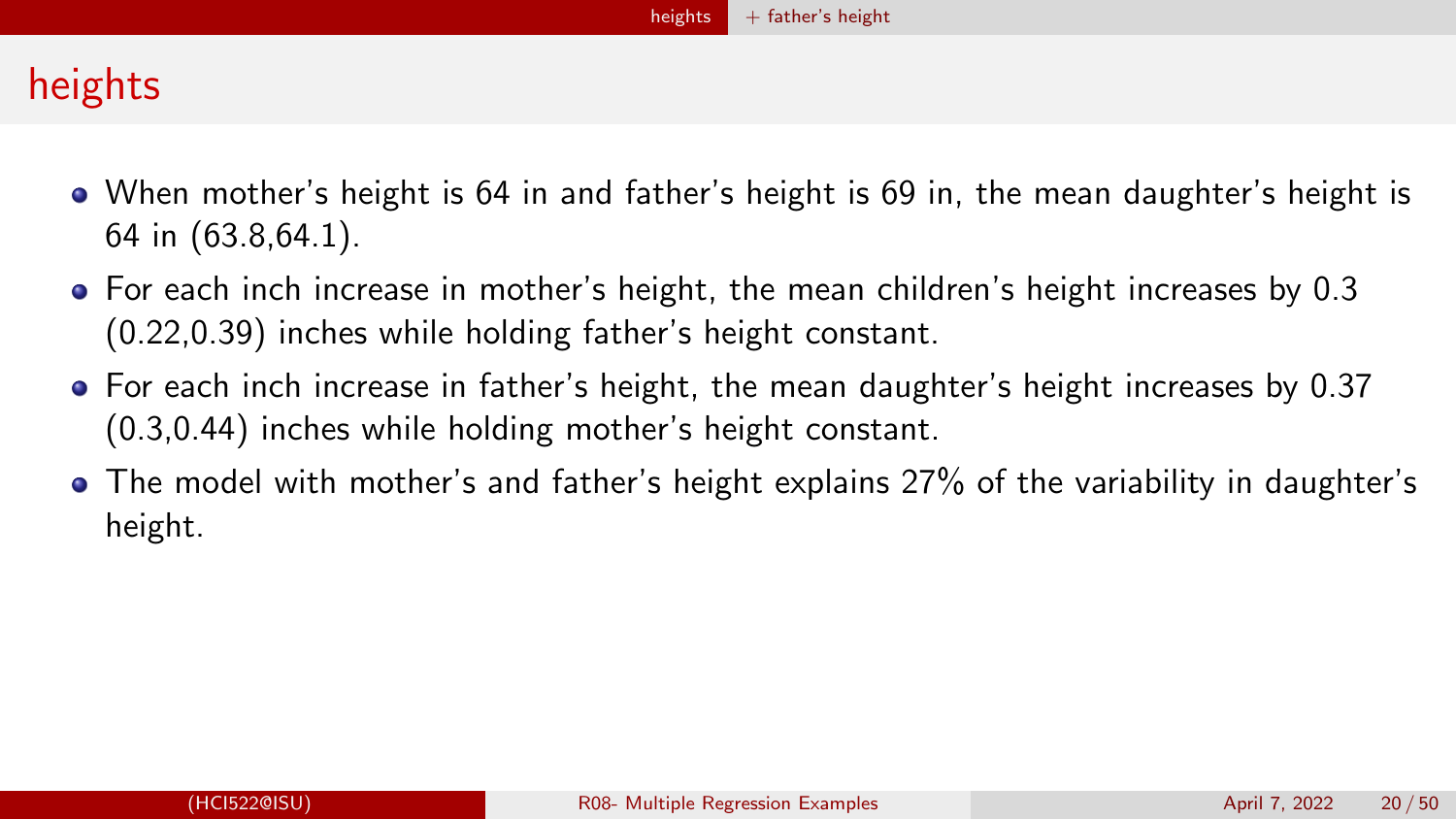[heights](#page-3-0)  $+$  gender

# <span id="page-20-0"></span>heights

ggplot(ex0726, aes(x=Mother, y=Height, color = Father, shape=Gender)) + geom\_jitter()

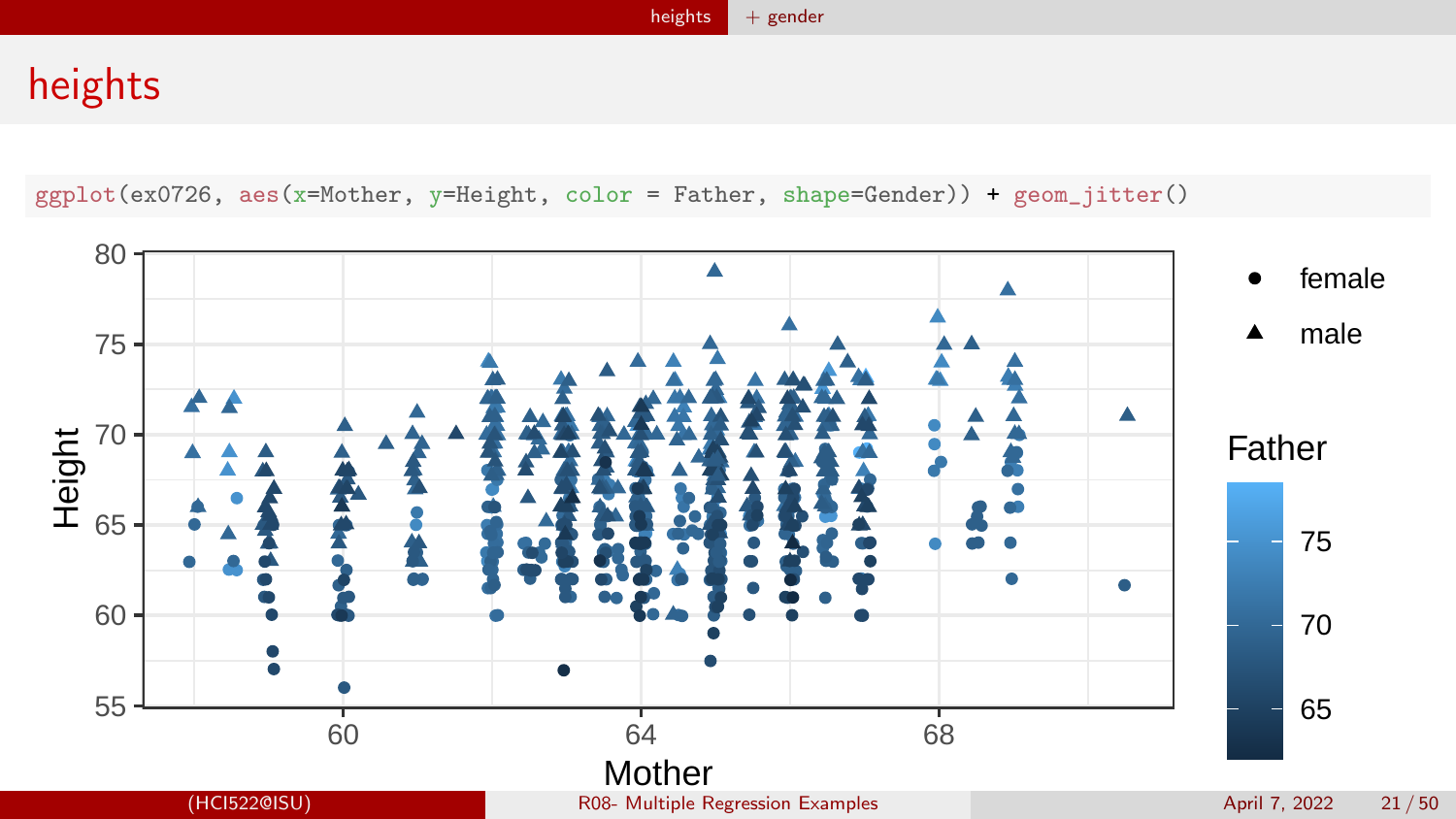```
m <- lm(Height ~ Mother + Father + Gender, data = ex0726)
summary(m)
##
## Call:
## lm(formula = Height ~ Mother + Father + Gender, data = ex0726)
##
## Residuals:
## Min 1Q Median 3Q Max
## -9.5280 -1.4604 0.0996 1.4783 9.1161
##
## Coefficients:
## Estimate Std. Error t value Pr(>|t|)
## (Intercept) 16.43221 2.72802 6.023 2.46e-09 ***
## Mother 0.31840 0.03102 10.263 < 2e-16 ***
## Father 0.39339 0.02868 13.718 < 2e-16 ***
## Gendermale 5.21902 0.14188 36.784 < 2e-16 ***
## ---
## Signif. codes: 0 '***' 0.001 '**' 0.01 '*' 0.05 '.' 0.1 ' ' 1
##
## Residual standard error: 2.165 on 929 degrees of freedom
## Multiple R-squared: 0.6358,Adjusted R-squared: 0.6346
## F-statistic: 540.5 on 3 and 929 DF, p-value: < 2.2e-16
```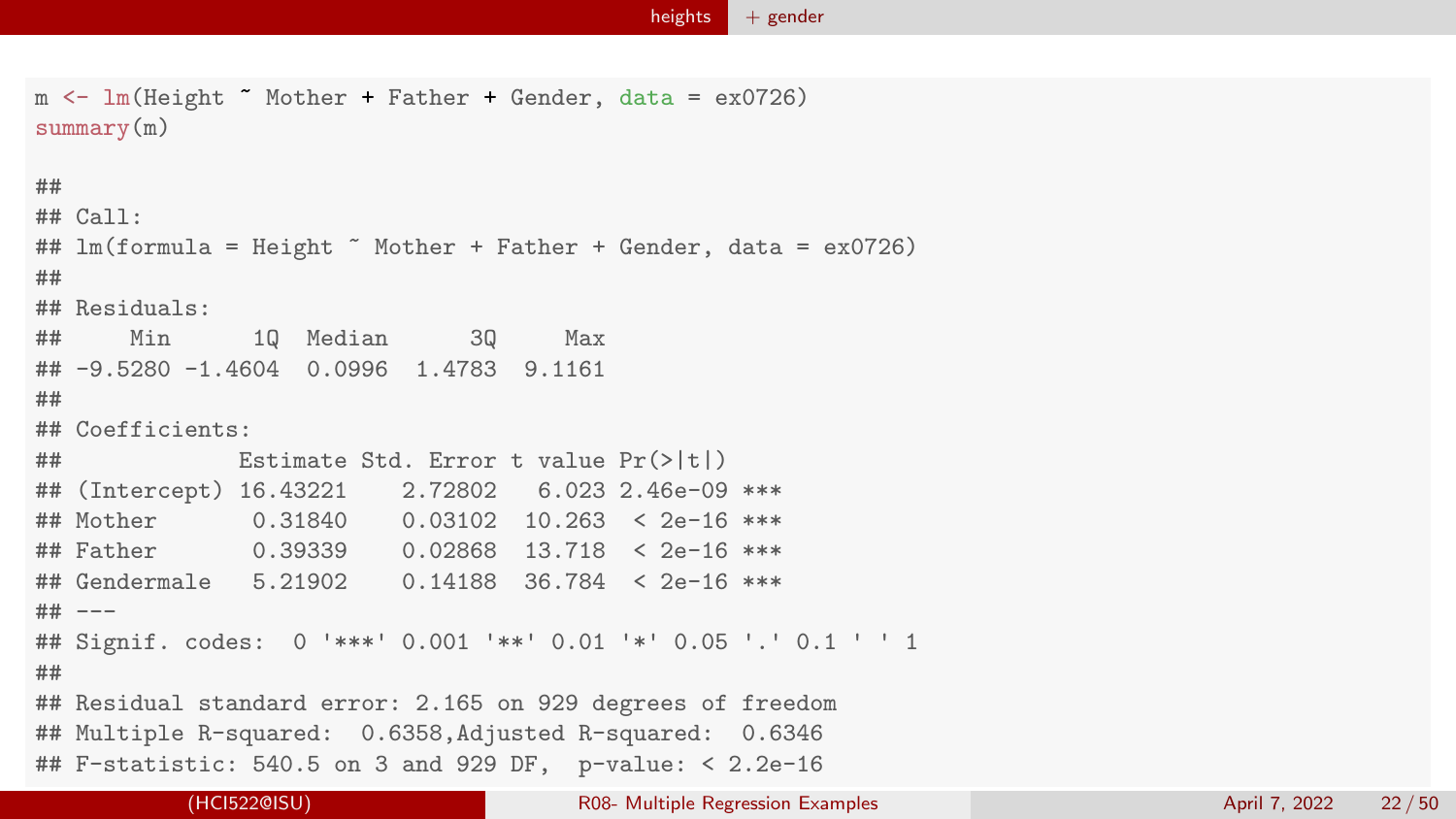m <- lm(Height ~ I(Mother-64) + I(Father-69) + Gender, data = ex0726)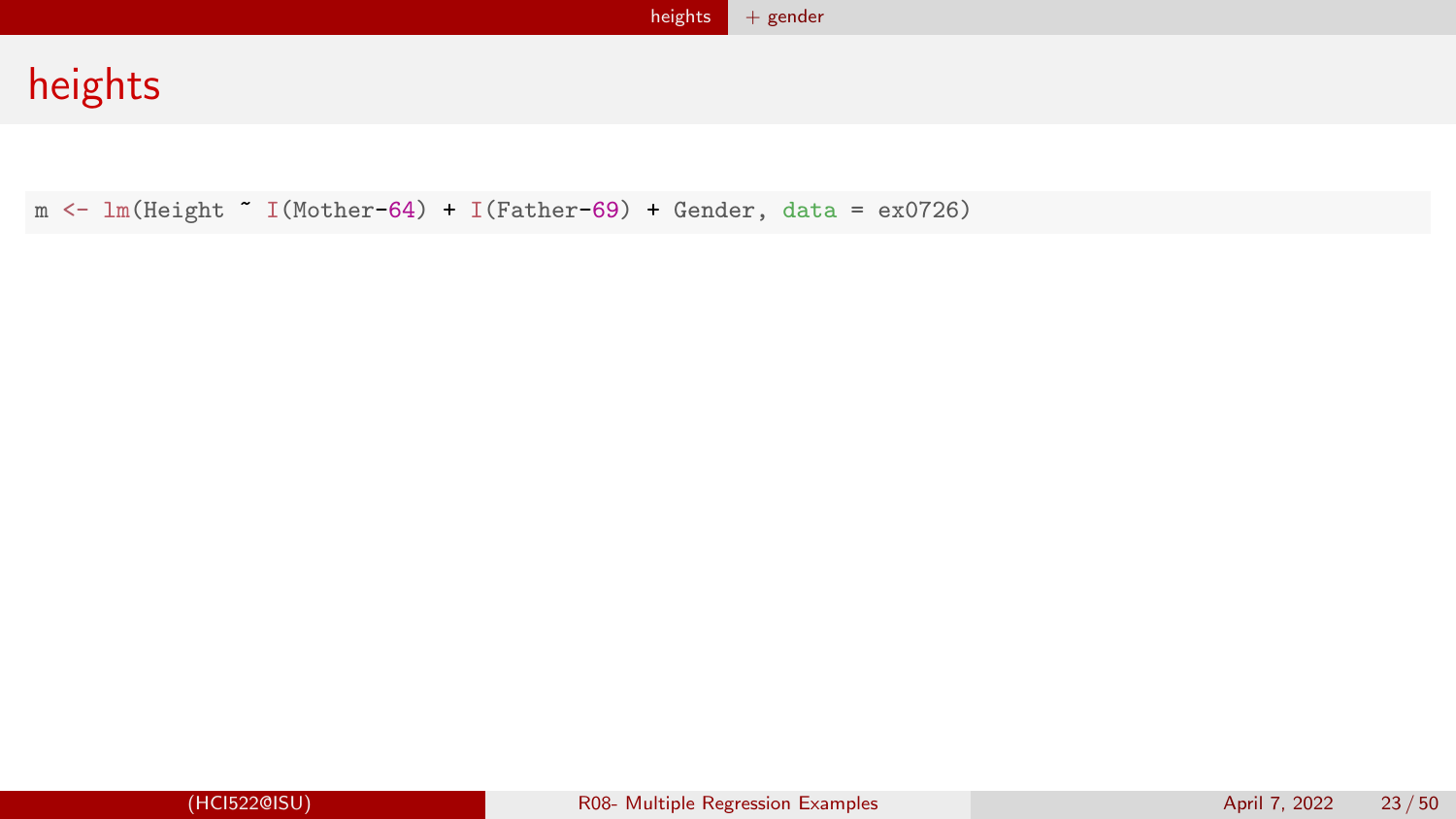[heights](#page-3-0)  $+$  gender

resid\_panel(m, plots = c("qq","resid","index","cookd"), smooth = TRUE, qqbands = TRUE)

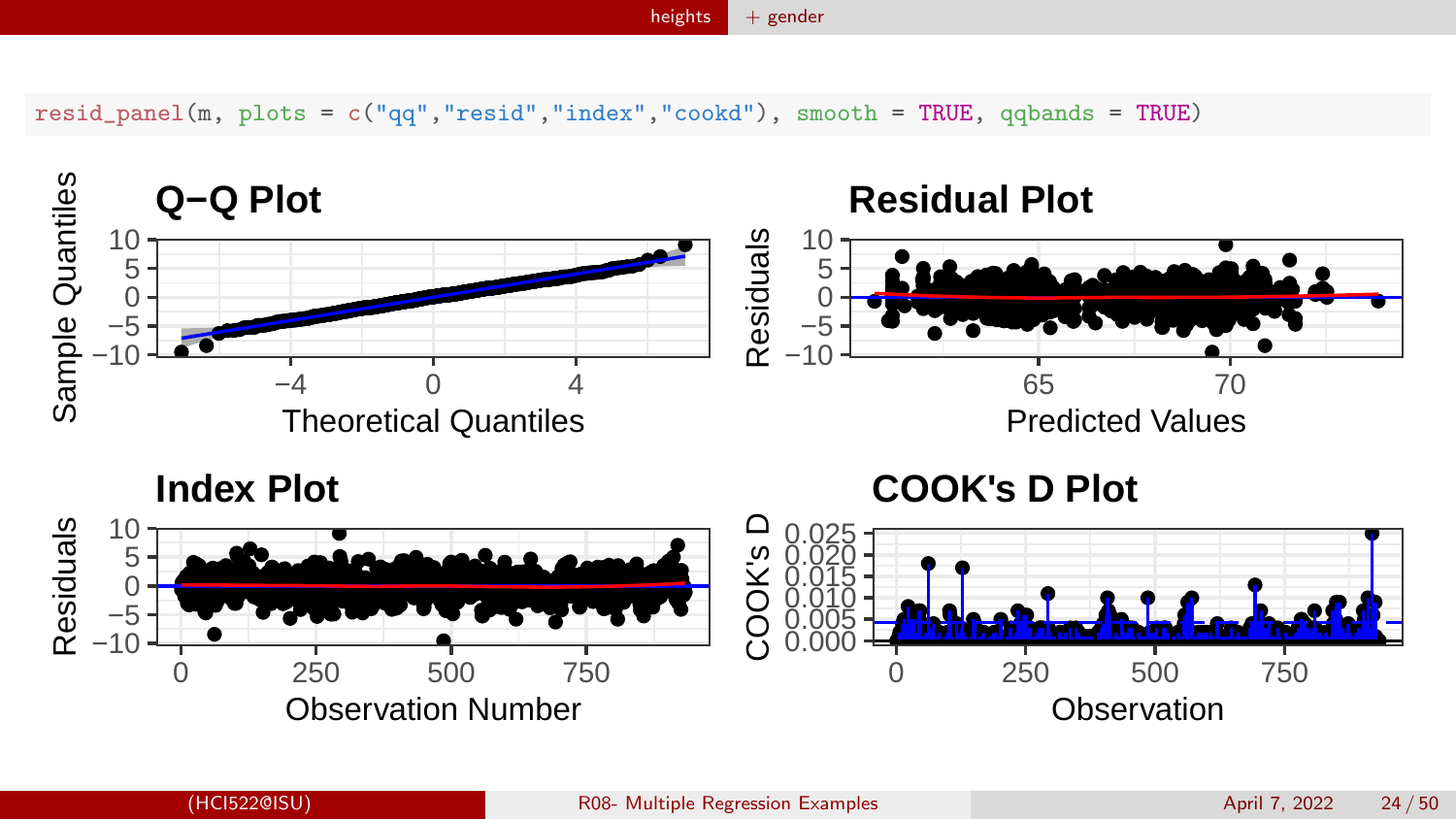```
summary(m)
##
## Call\cdot## lm(formula = Height " I(Mother - 64) + I(Father - 69) + gender,## data = exp(726)##
## Residuals:
## Min 1Q Median 3Q Max
## -9.5280 -1.4604 0.0996 1.4783 9.1161
##
## Coefficients:
## Estimate Std. Error t value Pr(>|t|)
## (Intercept) 63.95311 0.10206 626.61 <2e-16 ***
## I(Mother - 64) 0.31840 0.03102 10.26 <2e-16 ***
## I(Father - 69) 0.39339 0.02868 13.72 <2e-16 ***
## Gendermale 5.21902 0.14188 36.78 <2e-16 ***
## ---
## Signif. codes: 0 '***' 0.001 '**' 0.01 '*' 0.05 '.' 0.1 ' ' 1
##
## Residual standard error: 2.165 on 929 degrees of freedom
## Multiple R-squared: 0.6358,Adjusted R-squared: 0.6346
## F-statistic: 540.5 on 3 and 929 DF, p-value: < 2.2e-16
```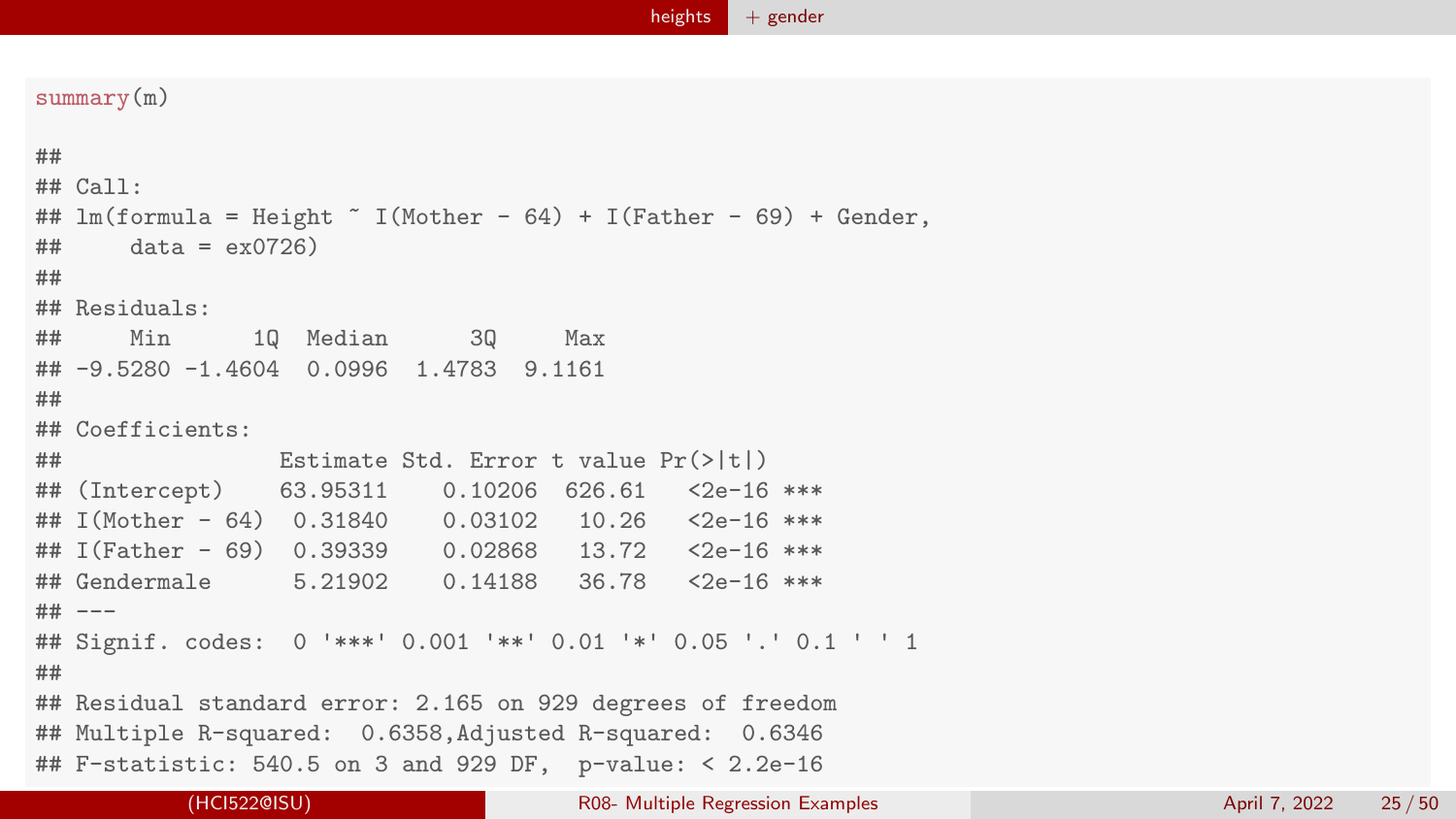```
co < - \text{coeff}(m)co
## (Intercept) I(Mother - 64) I(Father - 69) Gendermale
## 63.9531126 0.3183957 0.3933851 5.2190191
ci <- confint(m)
ci
## 2.5 % 97.5 %
  (Intercept) 63.7528127 64.1534126
## I(Mother - 64) 0.2575128 0.3792787
## I(Father - 69) 0.3371065 0.4496638
## Gendermale 4.9405709 5.4974674
```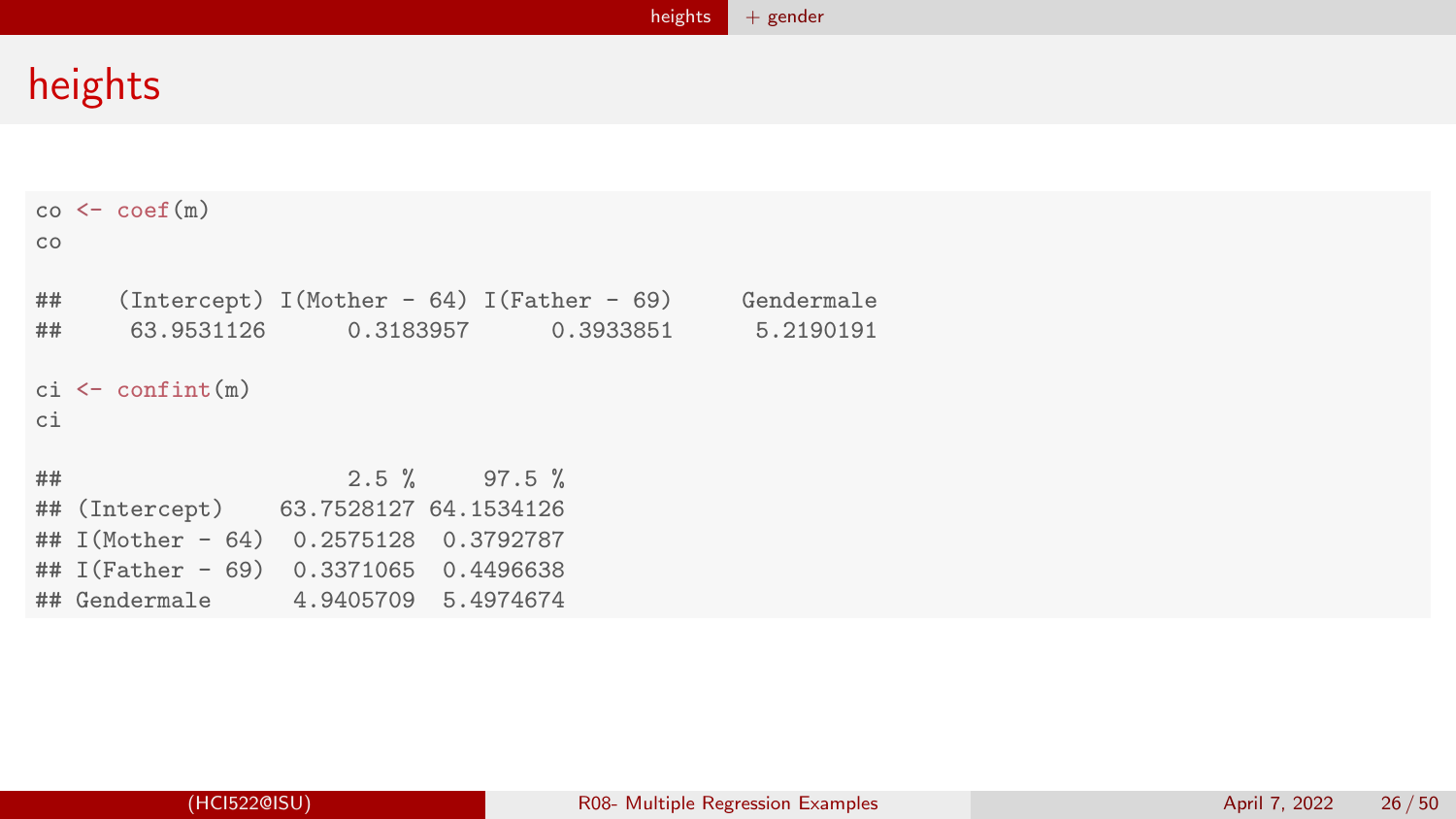- When the mother's height is 64 in and father's height is 69 in, the mean daughter's height is 64 in (63.8,64.2).
- For each inch increase in mother's height, the mean child's height increases by 0.32 (0.26,0.38) inches while holding father's height and gender constant.
- For each inch increase in father's height, the mean child's height increases by 0.39 (0.34,0.45) inches while holding mother's height and gender constant.
- Male children are, on average, 5.22 (4.94,5.5) inches taller than female children while holding mother's and father's height constant.
- The model with mother's height, father's height, and gender explains 64% of the variability in child's height.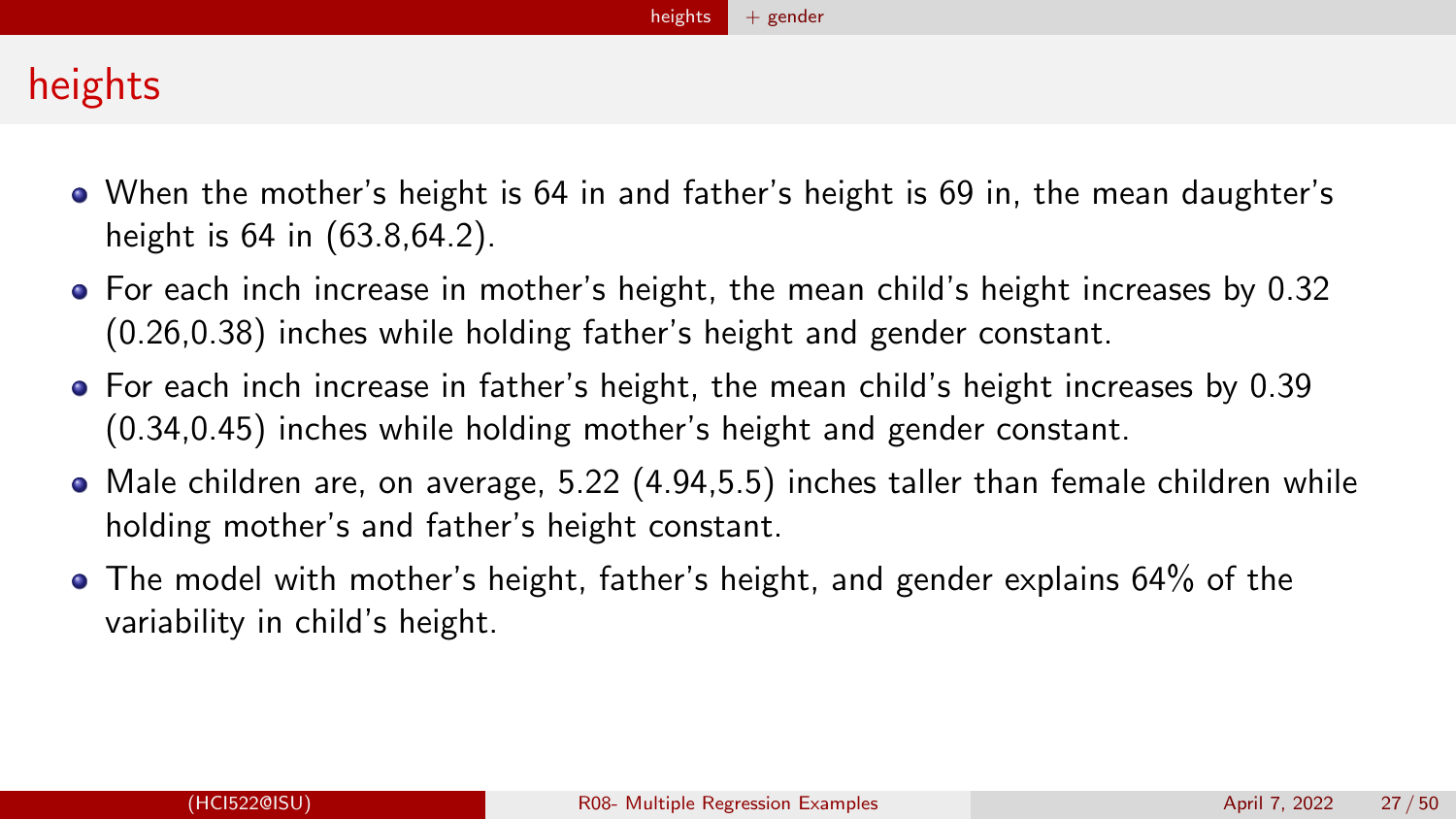```
em <- emmeans(m, pairwise ~ Gender, adjust = "none")
confint(em)
## $emmeans
## Gender emmean SE df lower.CL upper.CL
## female 64.06 0.10174 929 63.86 64.26
## male 69.28 0.09883 929 69.08 69.47
##
## Confidence level used: 0.95
##
## $contrasts
## contrast estimate SE df lower.CL upper.CL
## female - male -5.22 0.142 929 -5.5 -4.94##
## Confidence level used: 0.95
```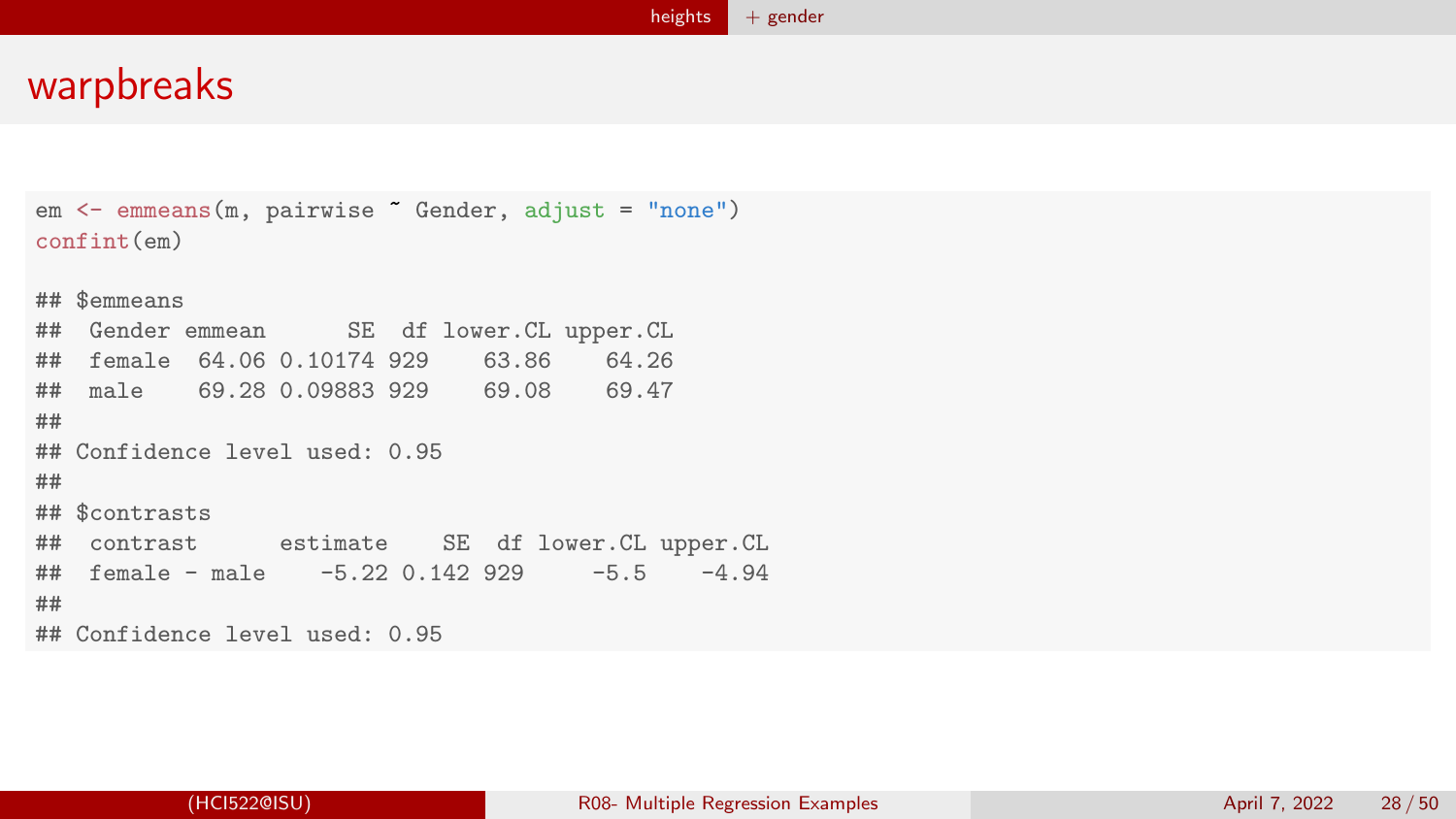<span id="page-28-0"></span>

| ##    |    |              | breaks wool tension |
|-------|----|--------------|---------------------|
| ## 1  | 26 | Α            | L                   |
| ## 2  | 30 | A            | L                   |
| ## 3  | 54 | A            | L                   |
| ## 4  | 25 | $\mathbf{A}$ | L                   |
| ## 5  | 70 | A            | L                   |
| ## 6  | 52 | A            | L                   |
| ## 7  | 51 | A            | L                   |
| ## 8  | 26 | A            | L                   |
| ## 9  | 67 | A            | L                   |
| ## 10 | 18 | A            | M                   |
| ## 11 | 21 | A            | M                   |
| ## 12 | 29 | A            | M                   |
| ## 13 | 17 | A            | M                   |
| ## 14 | 12 | A            | M                   |
| ## 15 | 18 | A            | M                   |
| ## 16 | 35 | A            | M                   |
| ## 17 | 30 | A            | M                   |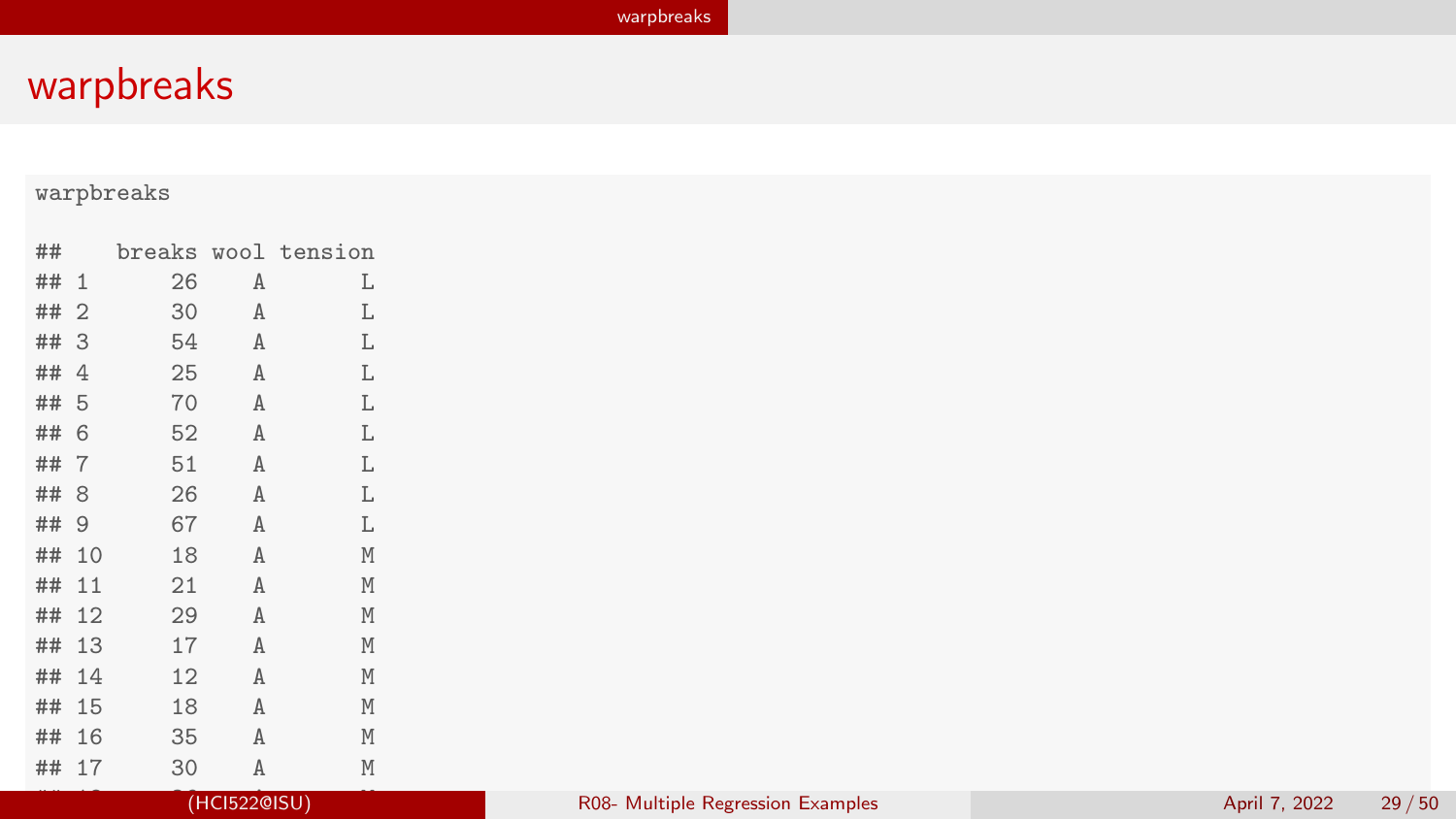### summary(warpbreaks)

| $\#$ #<br>breaks           | wool tension |
|----------------------------|--------------|
| ## Min. :10.00 A:27 L:18   |              |
| ## 1st Qu.:18.25 B:27 M:18 |              |
| ## Median : 26.00          | H:18         |
| ## Mean : 28.15            |              |
| ## 3rd Qu.:34.00           |              |
| ## Max. :70.00             |              |
|                            |              |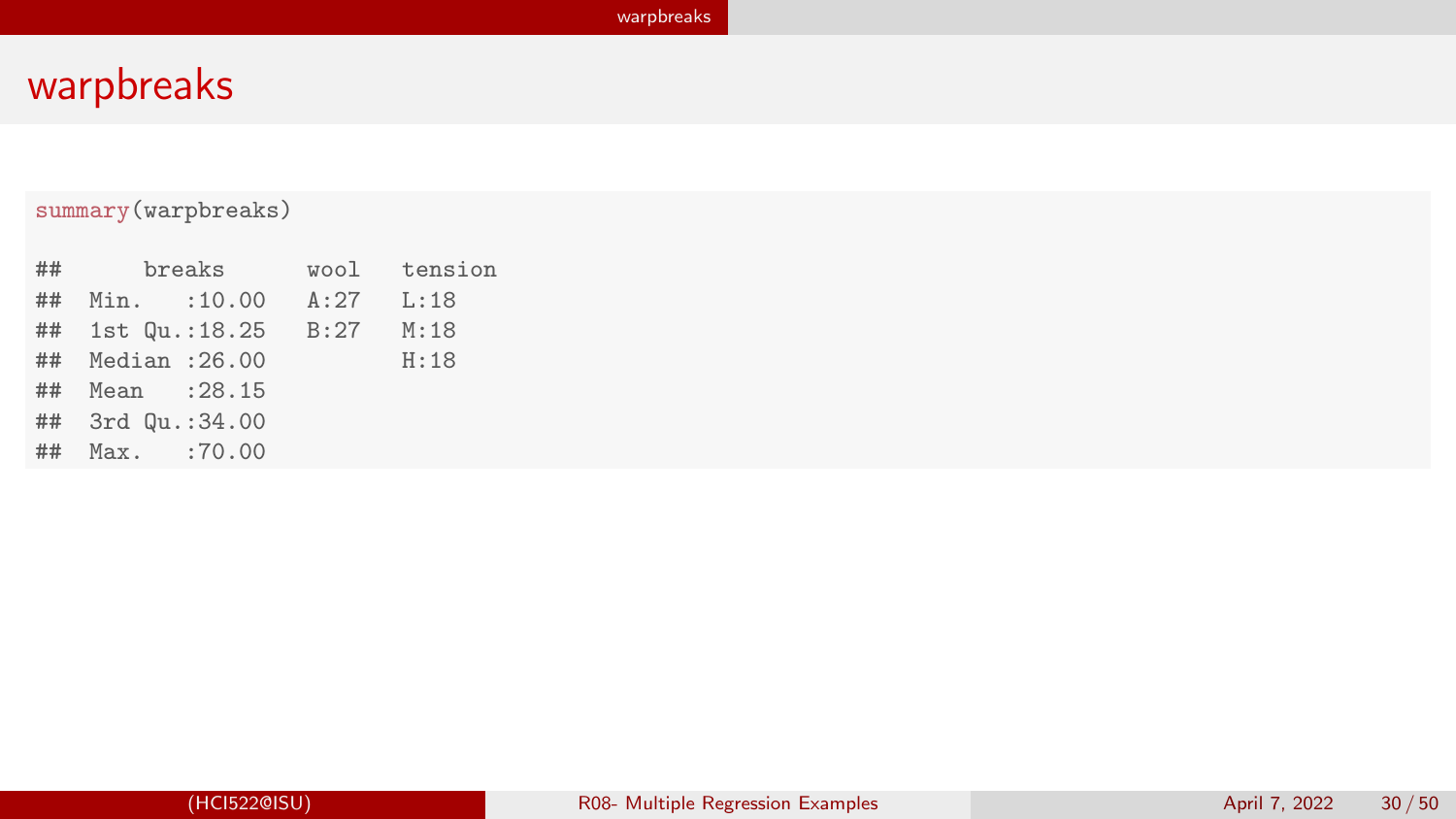ggplot(warpbreaks, aes(x=tension, y=breaks, color=wool, shape=wool)) + geom\_point()

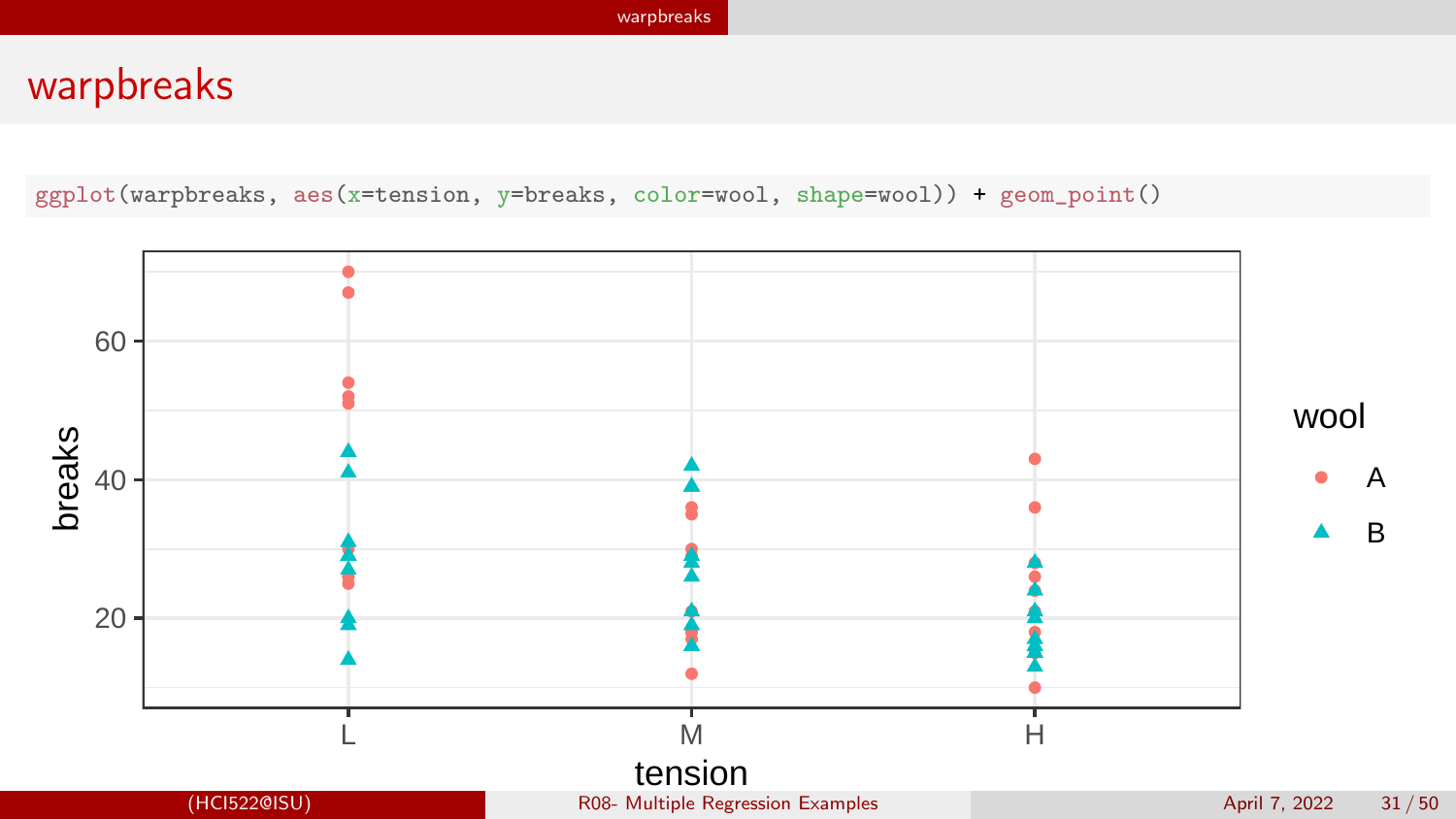<span id="page-31-0"></span> $ggplot(warphere)$   $\frac{1}{2}$   $\frac{1}{2}$   $\frac{1}{2}$   $\frac{1}{2}$   $\frac{1}{2}$   $\frac{1}{2}$   $\frac{1}{2}$   $\frac{1}{2}$   $\frac{1}{2}$   $\frac{1}{2}$   $\frac{1}{2}$   $\frac{1}{2}$   $\frac{1}{2}$   $\frac{1}{2}$   $\frac{1}{2}$   $\frac{1}{2}$   $\frac{1}{2}$   $\frac{1}{2}$   $\frac{1}{2}$   $\frac{1}{2}$   $\frac{1}{2}$   $\$ 

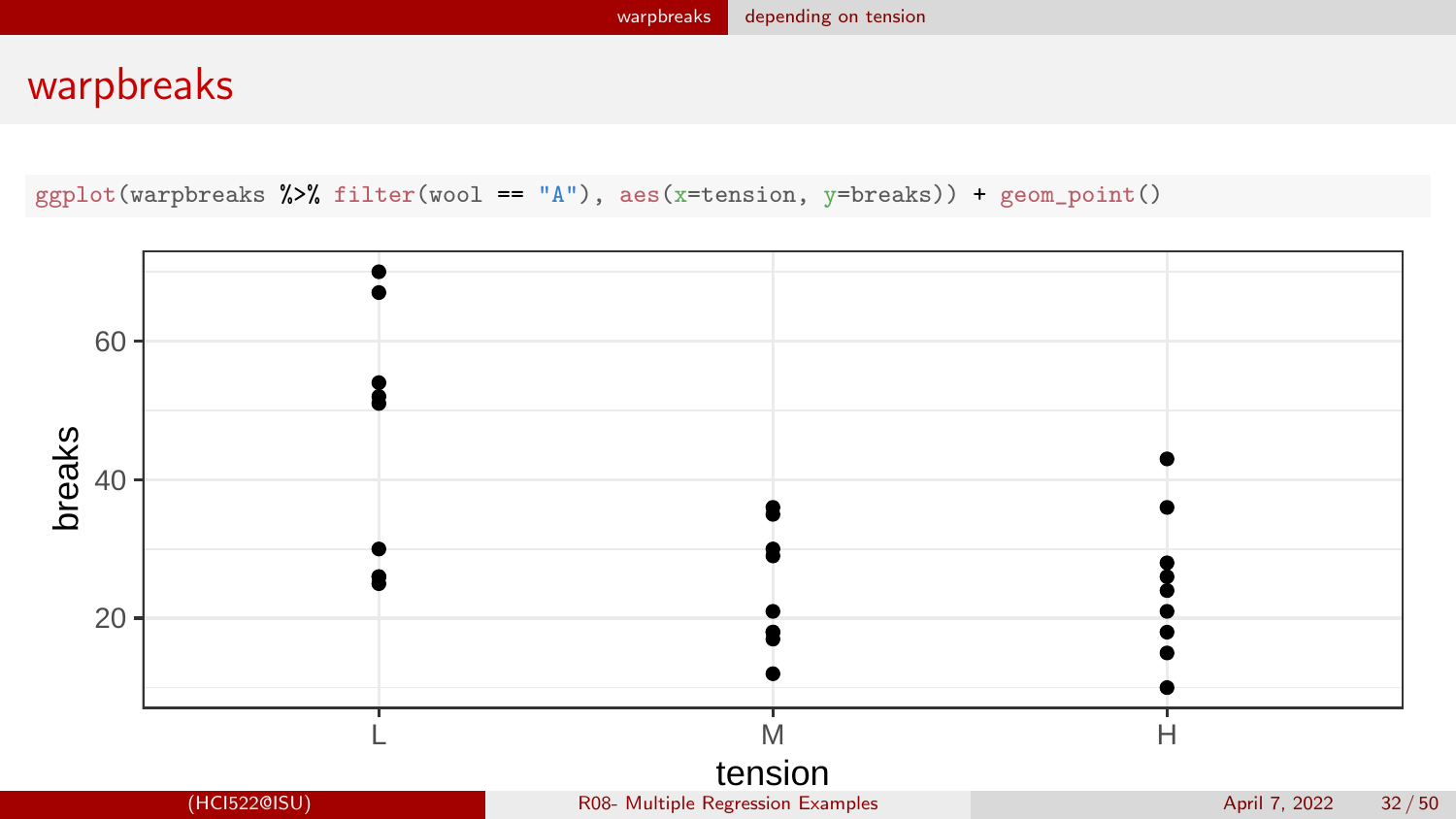$m \leftarrow \text{lm(breaks "tension, data = warphreaks %)}$ filter(wool == "A"))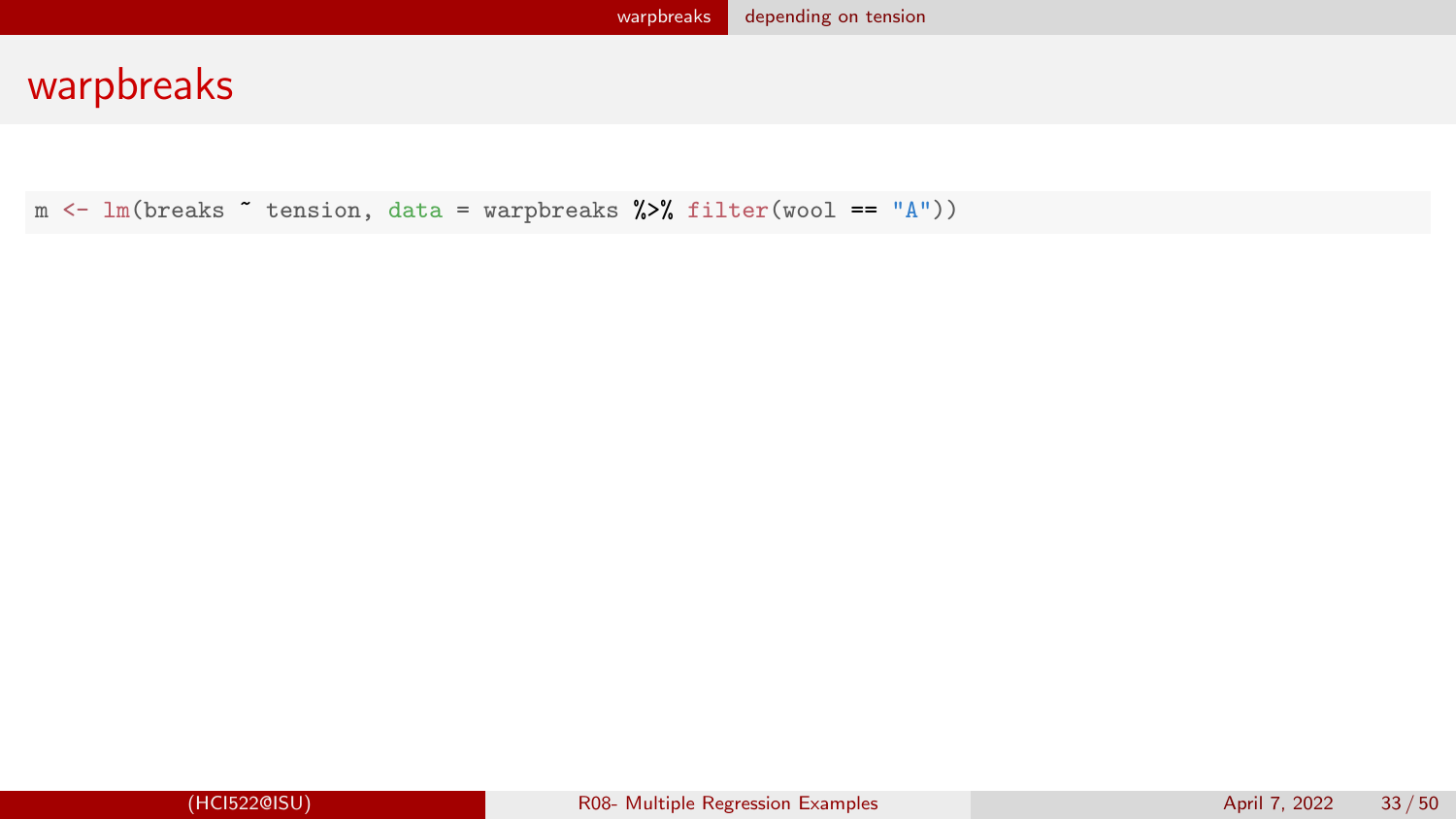resid\_panel(m, plots = c("qq","resid","index","cookd"), smooth = TRUE, qqbands = TRUE)

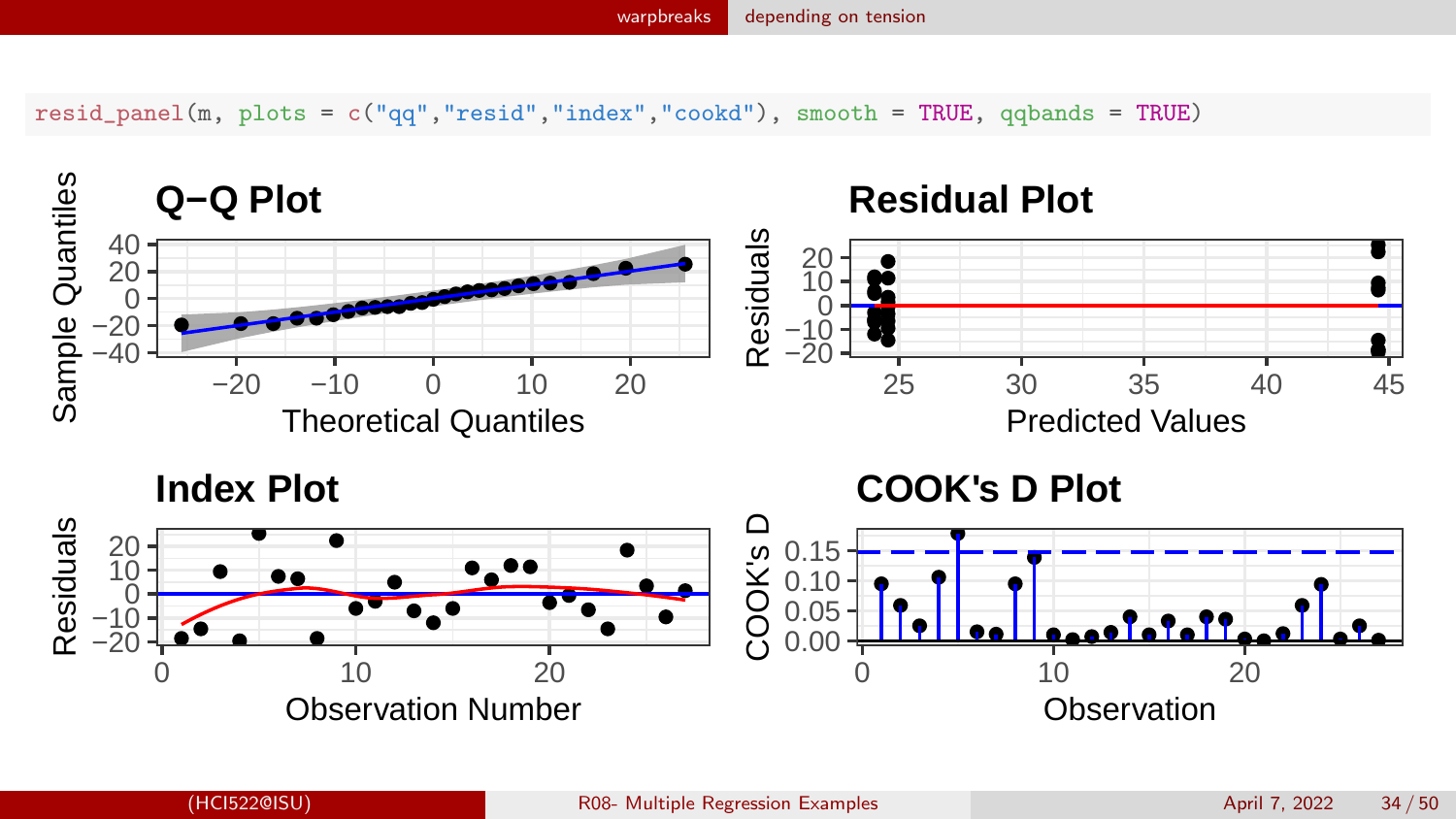```
summary(m)
##
## Call:
## lm(formula = breaks " tension, data = warpbreaks %% filter(wool ==## " " " " "##
## Residuals:
## Min 1Q Median 3Q Max
## -19.5556 -8.2778 -0.5556 8.4444 25.4444
##
## Coefficients:
## Estimate Std. Error t value Pr(>|t|)
## (Intercept) 44.556 4.338 10.271 2.91e-10 ***
## tensionM -20.556 6.135 -3.351 0.00266 **
## tensionH -20.000 6.135 -3.260 0.00332 **
## ---
## Signif. codes: 0 '***' 0.001 '**' 0.01 '*' 0.05 '.' 0.1 ' ' 1
##
## Residual standard error: 13.01 on 24 degrees of freedom
## Multiple R-squared: 0.3779,Adjusted R-squared: 0.326
## F-statistic: 7.288 on 2 and 24 DF, p-value: 0.003363
```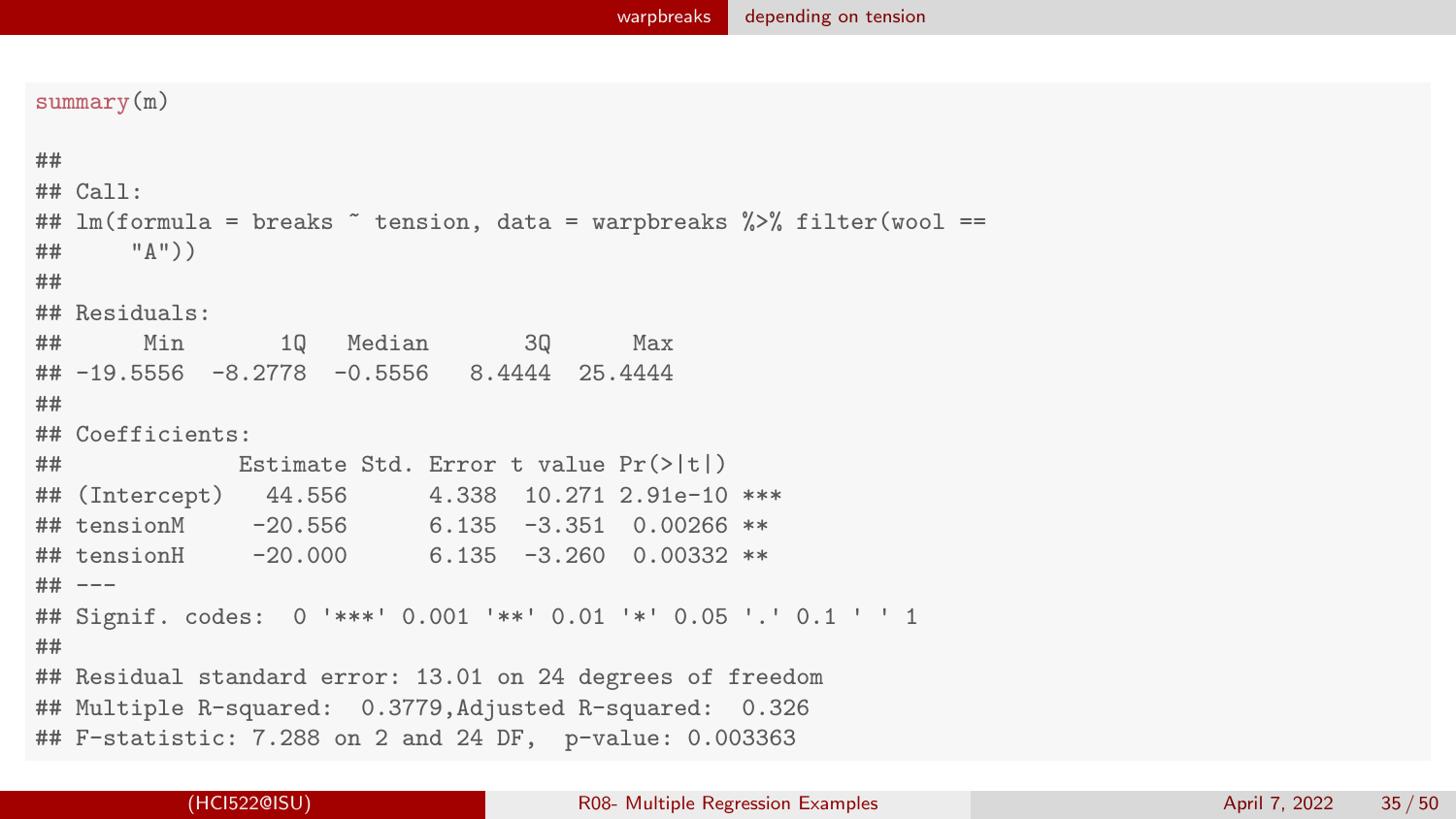```
co < - \text{coeff}(m)co
## (Intercept) tensionM tensionH
## 44.55556 -20.55556 -20.00000
ci <- confint(m)
ci
\# # 2.5 % 97.5 %<br>\## (Intercept) 35.60269 53.508421
## (Intercept) 35.60269 53.508421
               -33.21682 -7.894291## tensionH -32.66126 -7.338736
```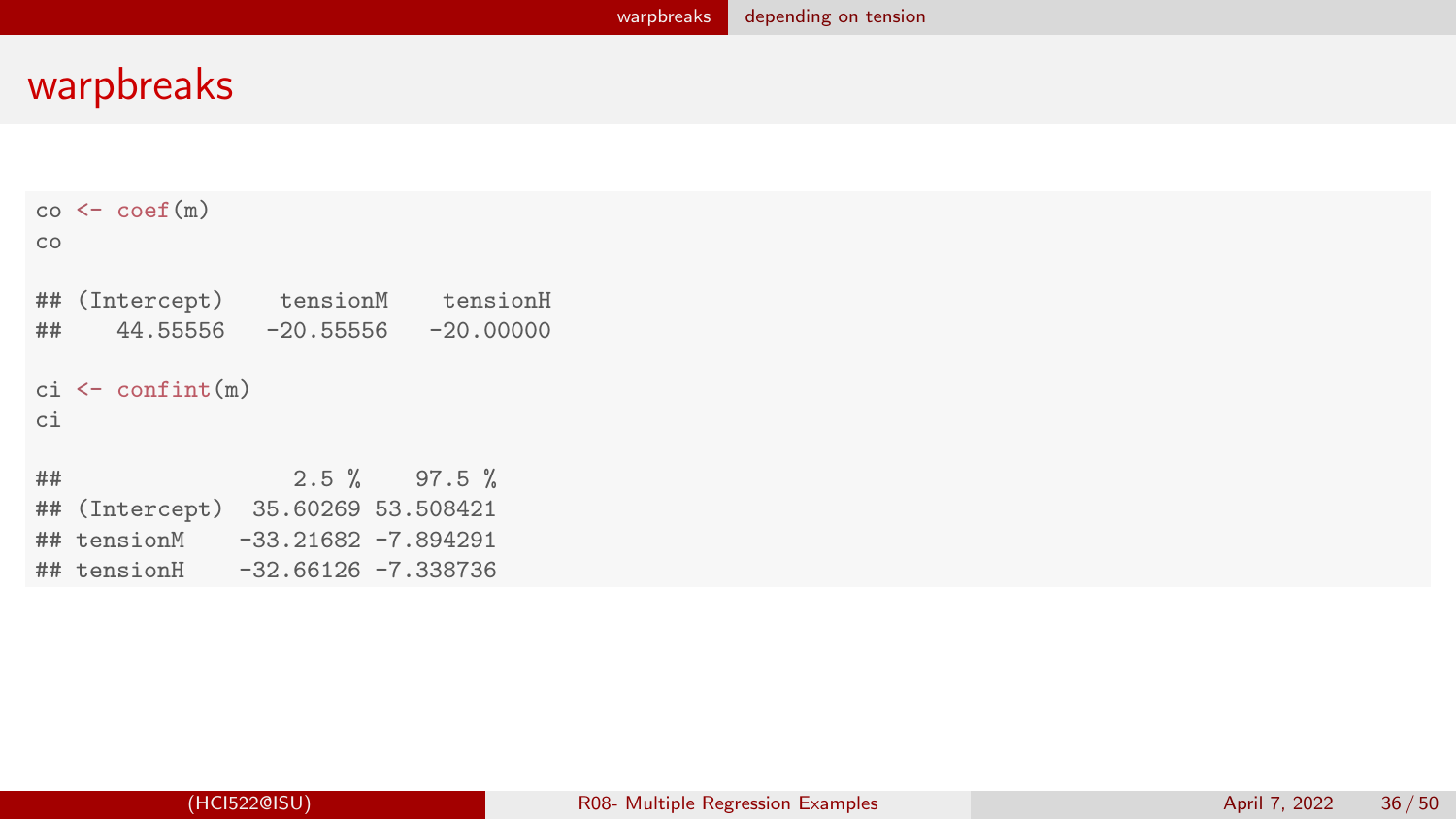- $\bullet$  For wool type A, when tension is low the mean number of breaks is 45 (36.54).
- For wool type A, moving from low to medium causes the mean number of breaks to decrease by 21 (8,33).
- For wool type A, moving from low to high causes the mean number of breaks to decrease by 20 (7,33).
- For wool type A, The model with tension 38% of the variability in number of breaks.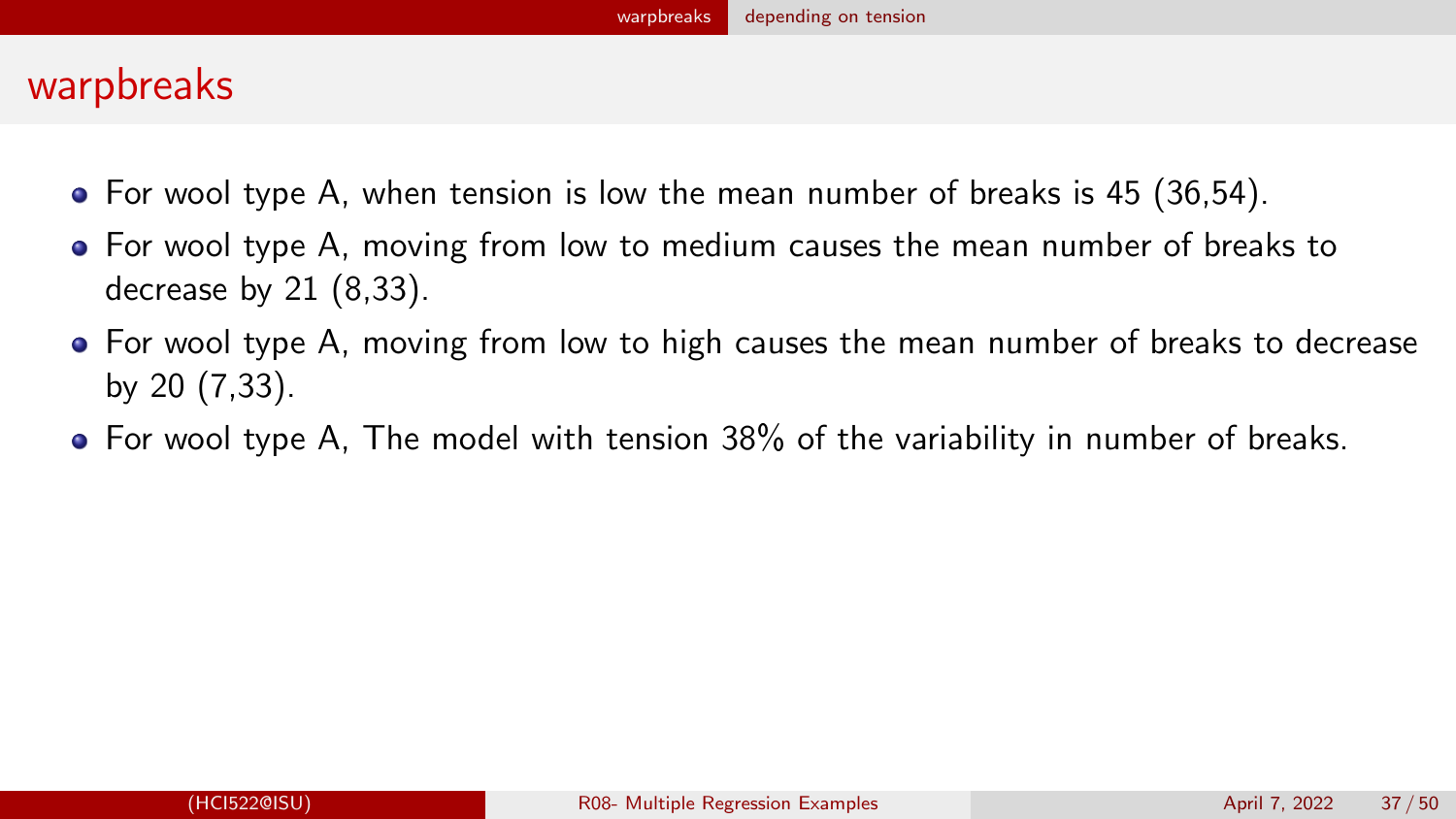```
em <- emmeans(m, pairwise ~ tension, adjust = "none")
confint(em)
## $emmeans
## tension emmean SE df lower.CL upper.CL
## L 44.6 4.34 24 35.6 53.5
## M 24.0 4.34 24 15.0 33.0
## H 24.6 4.34 24 15.6 33.5
##
## Confidence level used: 0.95
##
## $contrasts
## contrast estimate SE df lower.CL upper.CL
## L - M 20.556 6.13 24 7.89 33.2
## L - H 20.000 6.13 24 7.34 32.7
\## M - H -0.556 6.13 24 -13.22 12.1
##
## Confidence level used: 0.95
```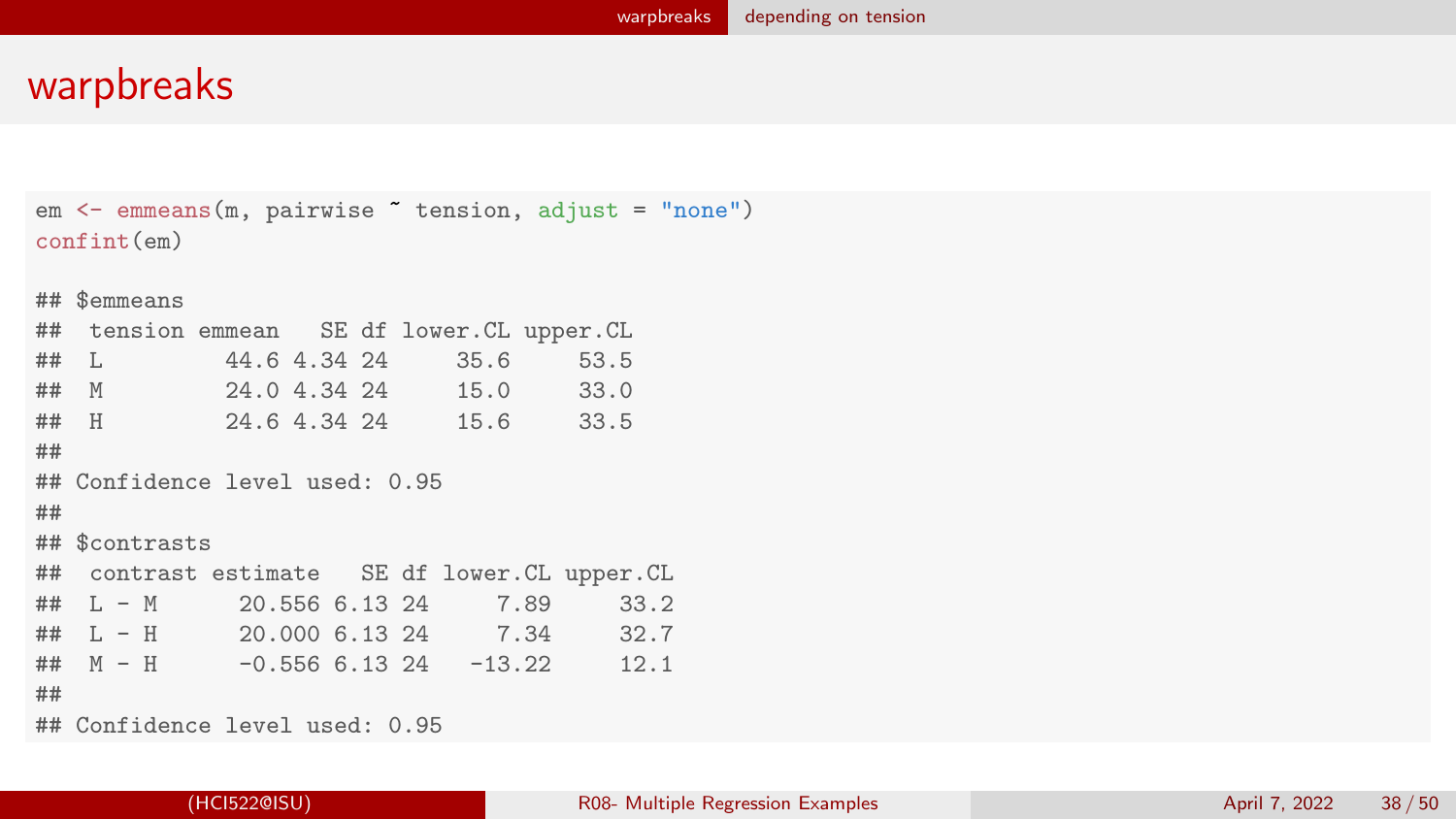<span id="page-38-0"></span>ggplot(warpbreaks, aes(x=tension, y=breaks, color=wool, shape=wool)) + geom\_point()

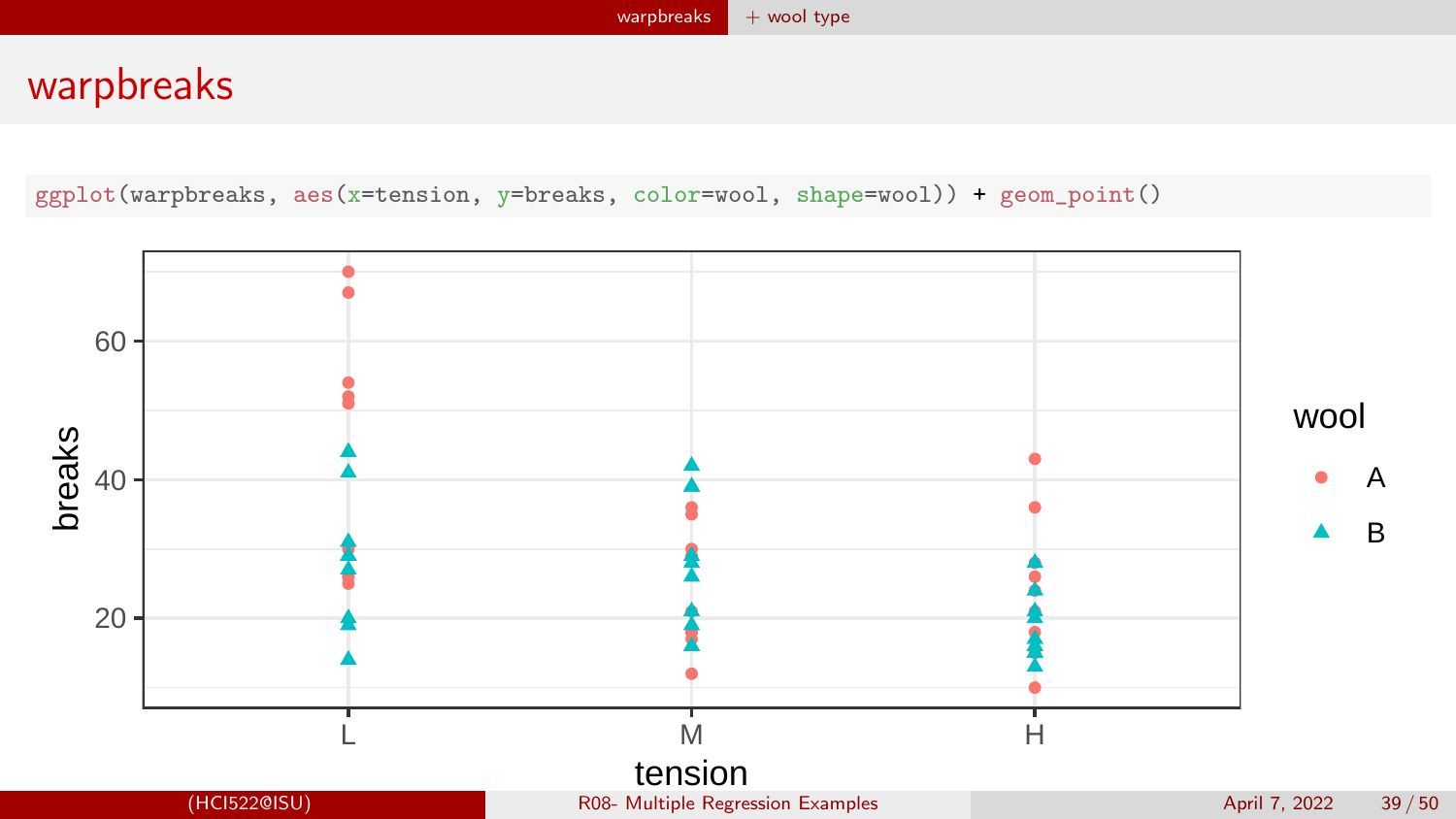m <- lm(breaks ~ tension + wool, data = warpbreaks)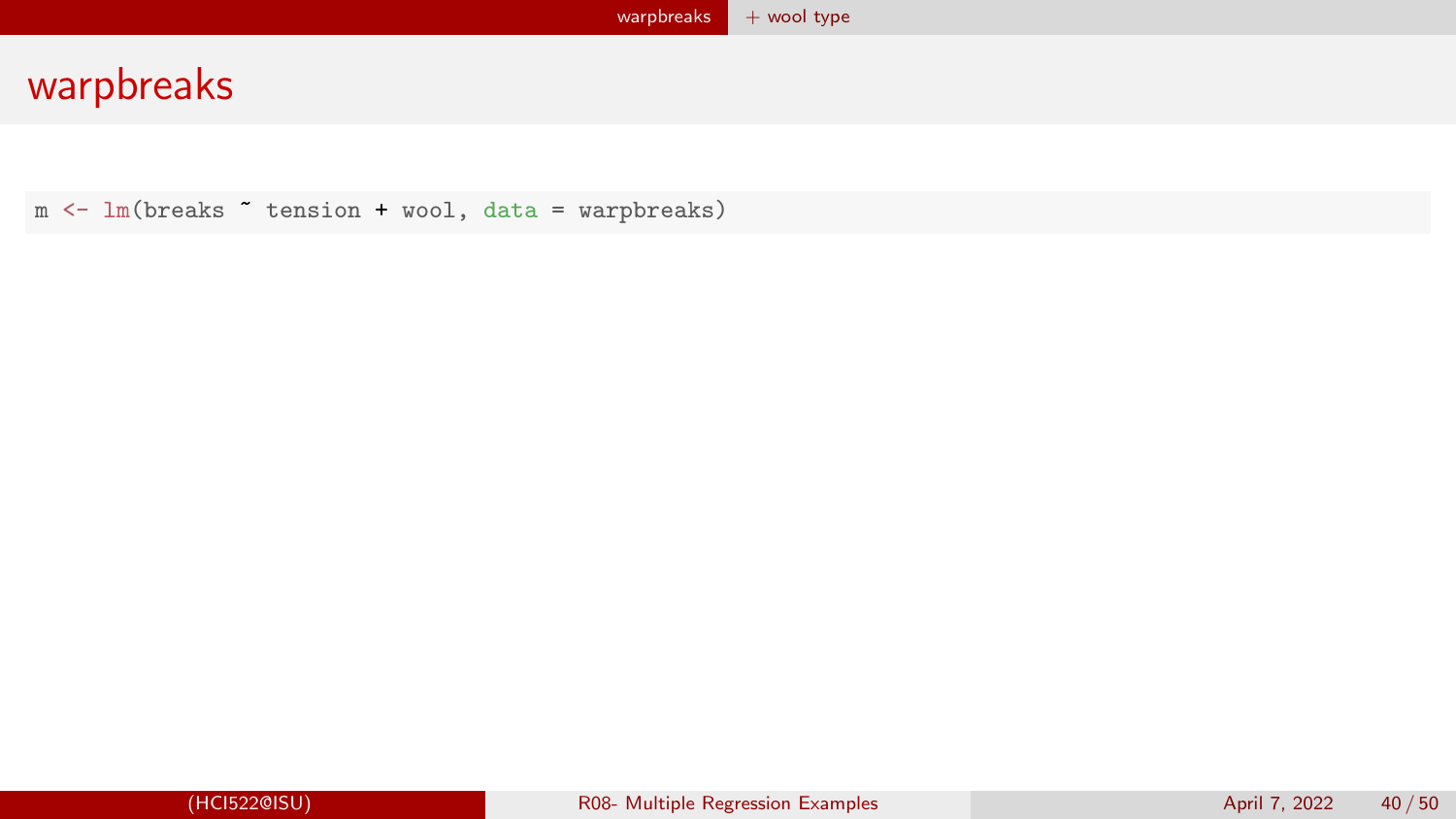resid\_panel(m, plots = c("qq","resid","index","cookd"), smooth = TRUE, qqbands = TRUE)

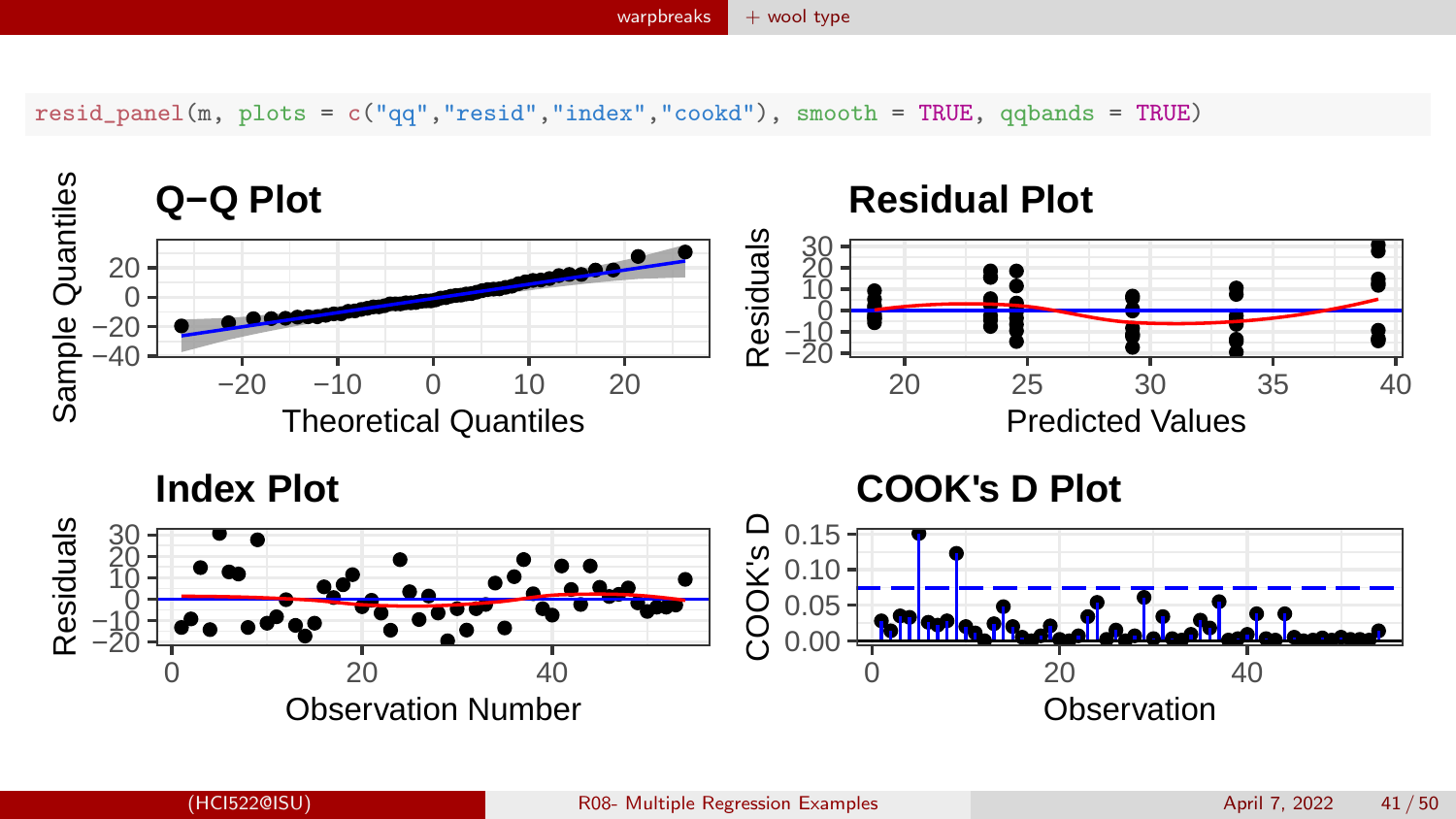```
summary(m)
##
## Call:
## lm(formula = breaks " tension + wool, data = warpbreaks)
##
## Residuals:
## Min 1Q Median 3Q Max
## -19.500 -8.083 -2.139 6.472 30.722
##
## Coefficients:
## Estimate Std. Error t value Pr(>|t|)
## (Intercept) 39.278 3.162 12.423 < 2e-16 ***
## tensionM -10.000 3.872 -2.582 0.012787 *
## tensionH -14.722 3.872 -3.802 0.000391 ***
## woolB -5.778 3.162 -1.827 0.073614 .
## ---
## Signif. codes: 0 '***' 0.001 '**' 0.01 '*' 0.05 '.' 0.1 ' ' 1
##
## Residual standard error: 11.62 on 50 degrees of freedom
## Multiple R-squared: 0.2691,Adjusted R-squared: 0.2253
## F-statistic: 6.138 on 3 and 50 DF, p-value: 0.00123
```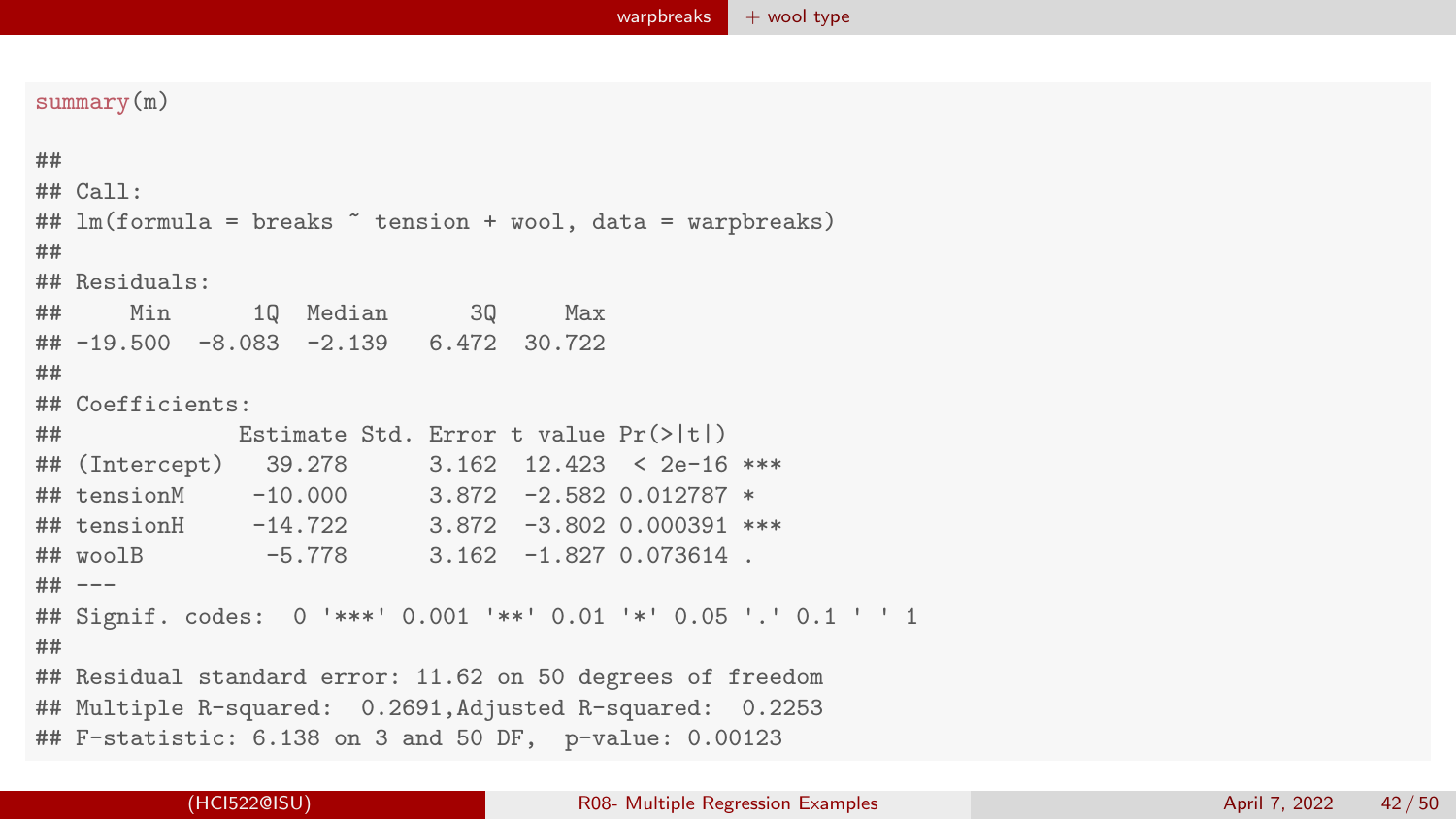```
co < - \text{coeff}(m)co
## (Intercept) tensionM tensionH woolB
## 39.277778 -10.000000 -14.722222 -5.777778
ci <- confint(m)
ci
## 2.5 % 97.5 %
  (Intercept) 32.92715 45.6284061
## tensionM -17.77790 -2.2221006
## tensionH -22.50012 -6.9443228
## woolB -12.12841 0.5728505
```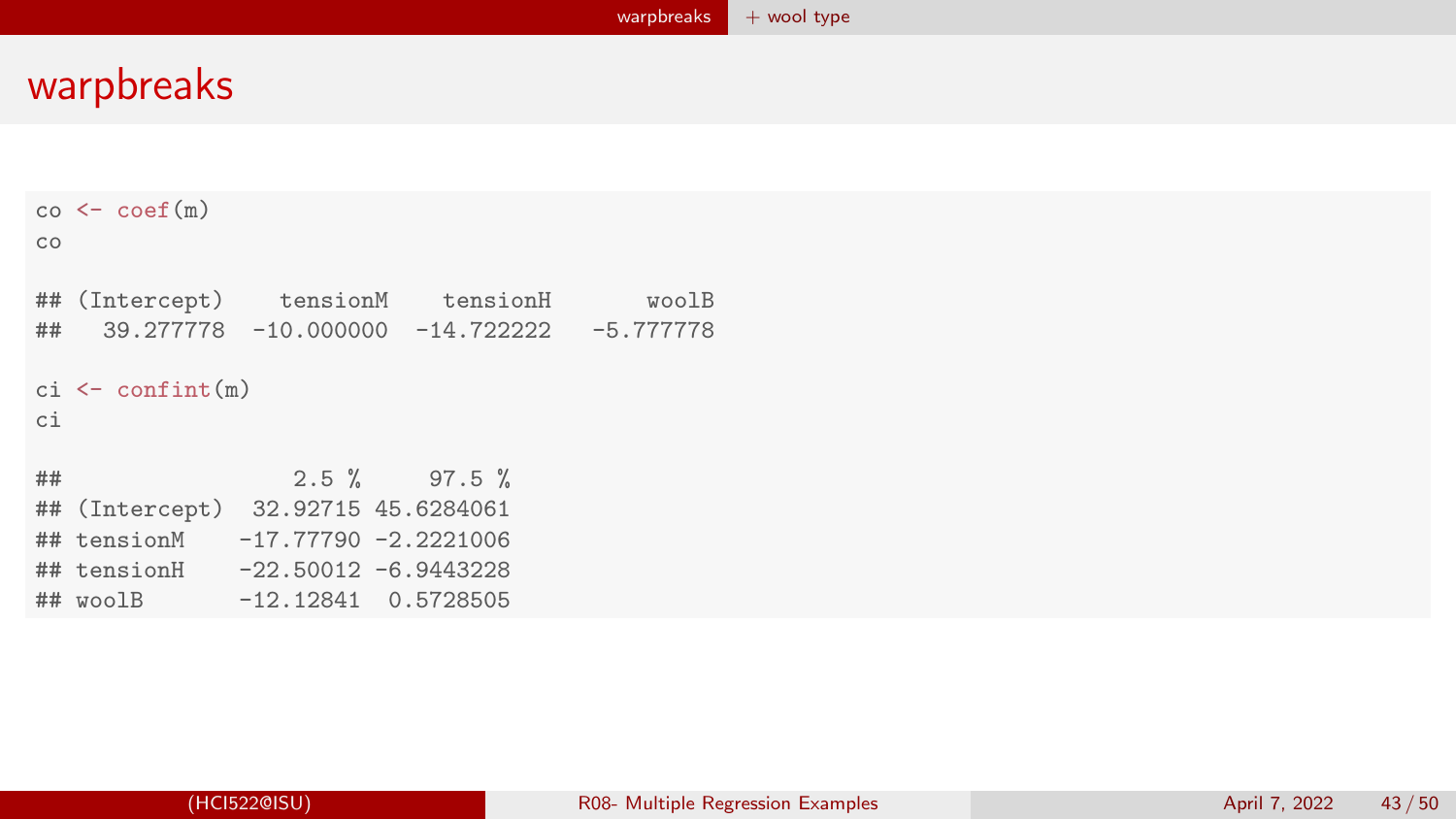- $\bullet$  For wool type A and low tension, the mean number of breaks is 39 (33.46).
- $\bullet$  Moving from low to medium causes the mean number of breaks to decrease by 10 (2.18) for both wool types.
- $\bullet$  Moving from low to high causes the mean number of breaks to decrease by 15 (7.23) for both wool types.
- $\bullet$  On average, wool type B has 6 (-1,12) fewer breaks than wool type A.
- The model with tension and wool type explains 27% of the variability in number of breaks.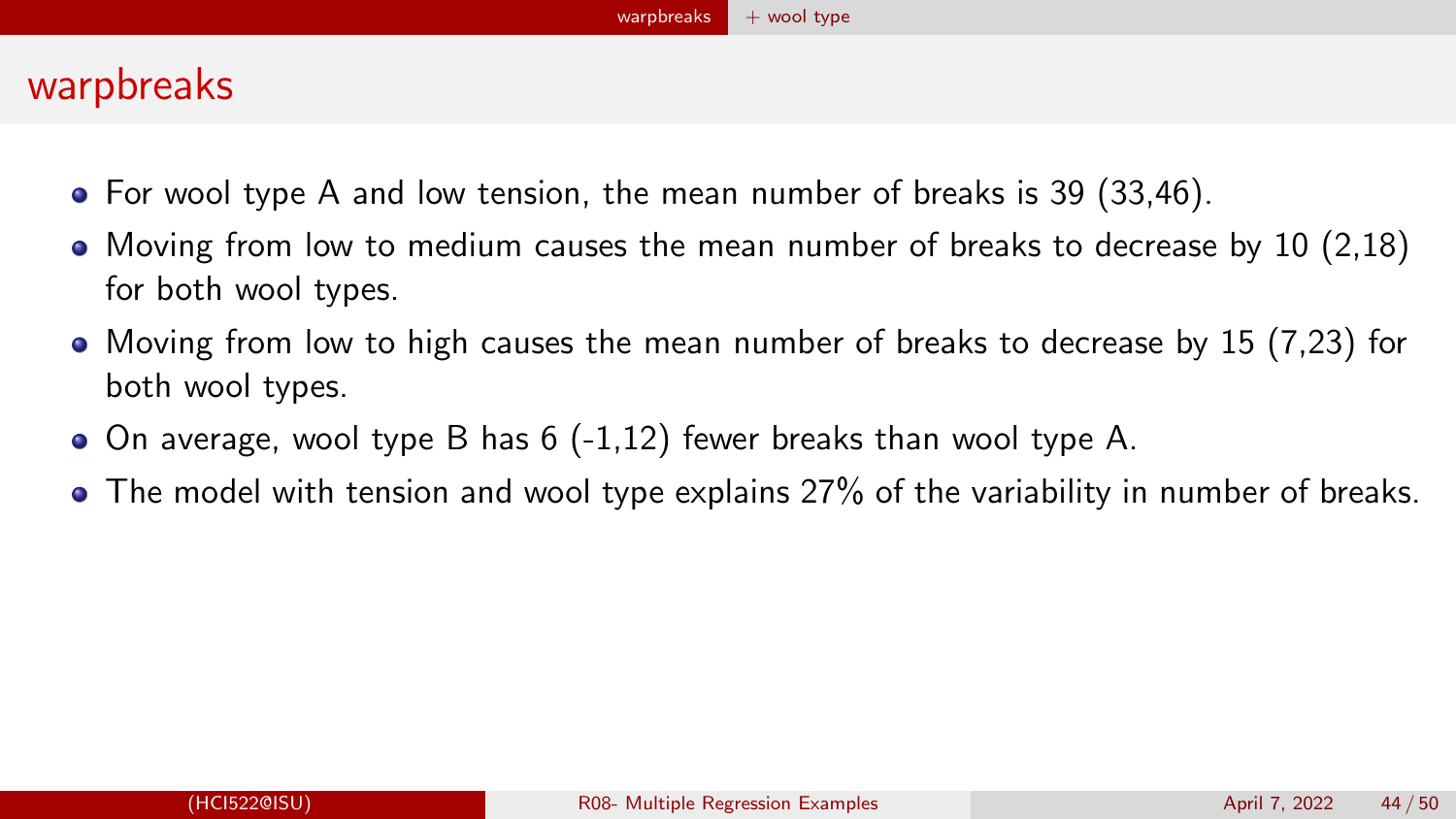```
em <- emmeans(m, pairwise ~ tension, adjust = "none")
confint(em)
## $emmeans
## tension emmean SE df lower.CL upper.CL
## L 36.4 2.74 50 30.9 41.9
## M 26.4 2.74 50 20.9 31.9
## H 21.7 2.74 50 16.2 27.2
##
## Results are averaged over the levels of: wool
## Confidence level used: 0.95
##
## $contrasts
## contrast estimate SE df lower.CL upper.CL
## L - M 10.00 3.87 50 2.22 17.8
## L - H 14.72 3.87 50 6.94 22.5
## M - H 4.72 3.87 50 -3.06 12.5
##
## Results are averaged over the levels of: wool
## Confidence level used: 0.95
```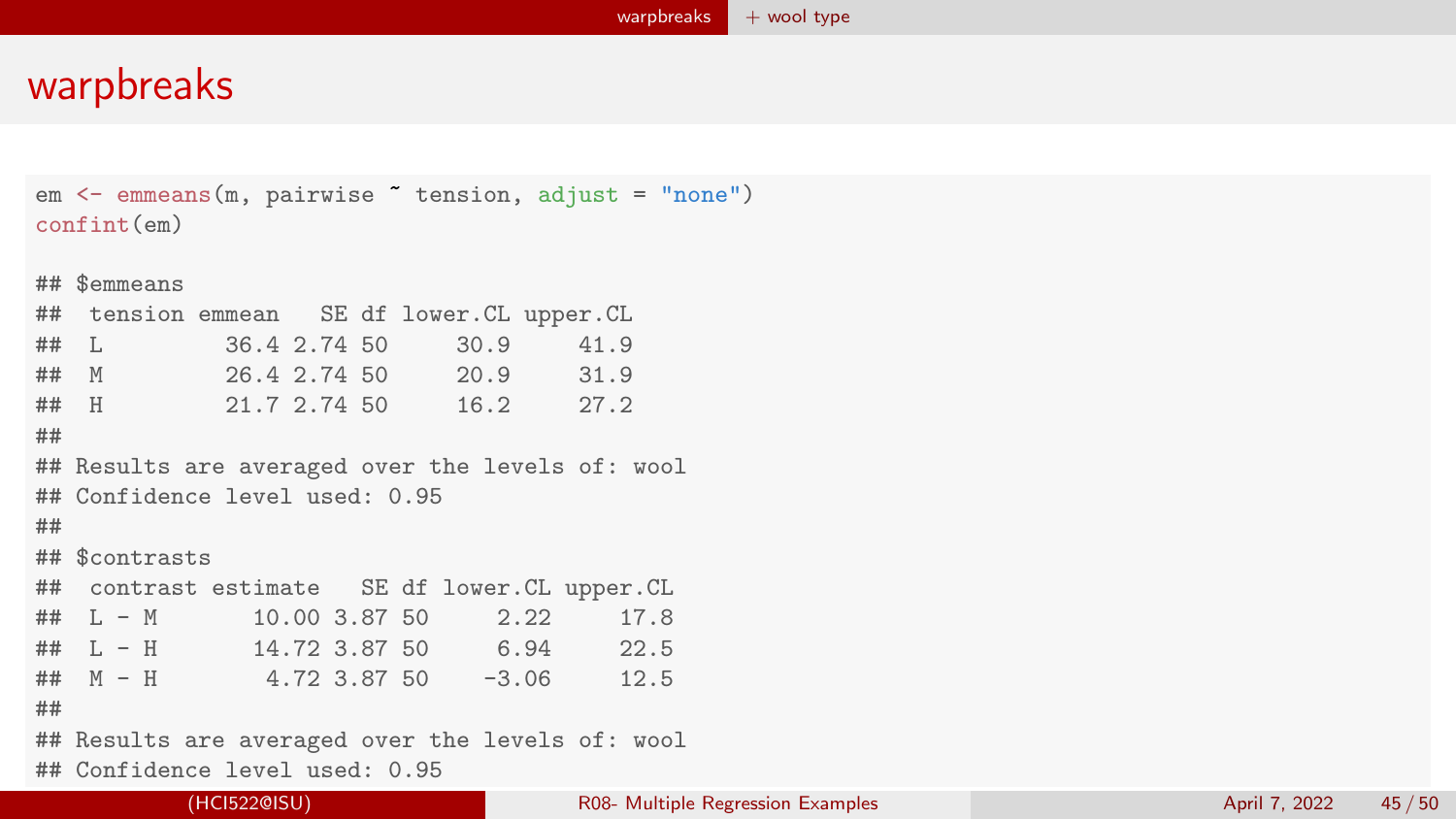```
em <- emmeans(m, pairwise ~ wool, adjust = "none")
confint(em)
## $emmeans
## wool emmean SE df lower.CL upper.CL
## A 31.0 2.24 50 26.5 35.5
## B 25.3 2.24 50 20.8 29.7
##
## Results are averaged over the levels of: tension
## Confidence level used: 0.95
##
## $contrasts
## contrast estimate SE df lower.CL upper.CL
## A - B 5.78 3.16 50 -0.573 12.1
##
## Results are averaged over the levels of: tension
## Confidence level used: 0.95
```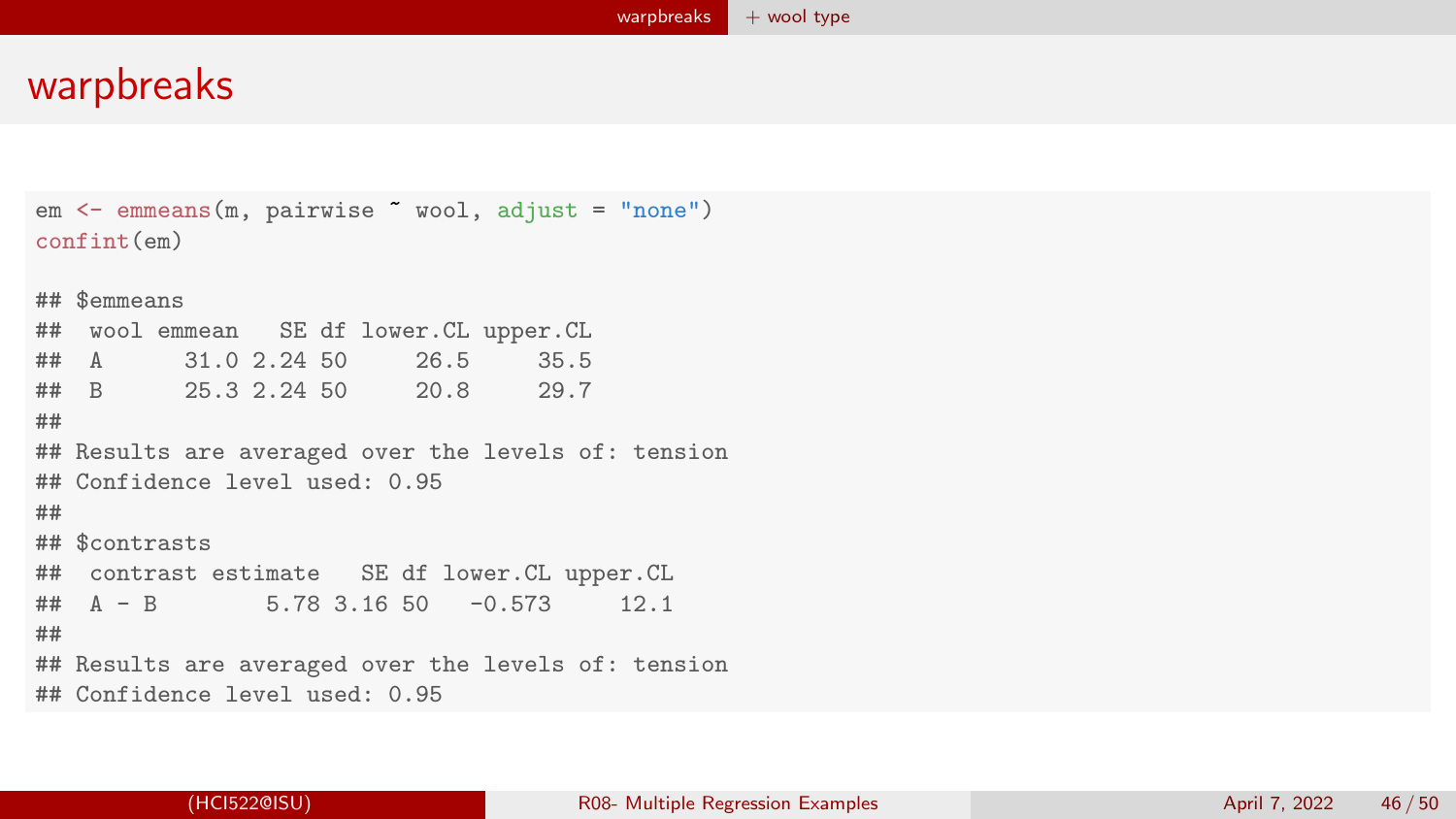```
em <- emmeans(m, pairwise ~ tension | wool, adjust = "none")
confint(em)$emmeans
## wool = \Lambda.
## tension emmean SE df lower.CL upper.CL
## L 39.3 3.16 50 32.9 45.6
## M 29.3 3.16 50 22.9 35.6
## H 24.6 3.16 50 18.2 30.9
##
## wool = B:## tension emmean SE df lower.CL upper.CL
## L 33.5 3.16 50 27.1 39.9
## M 23.5 3.16 50 17.1 29.9
## H 18.8 3.16 50 12.4 25.1
##
## Confidence level used: 0.95
```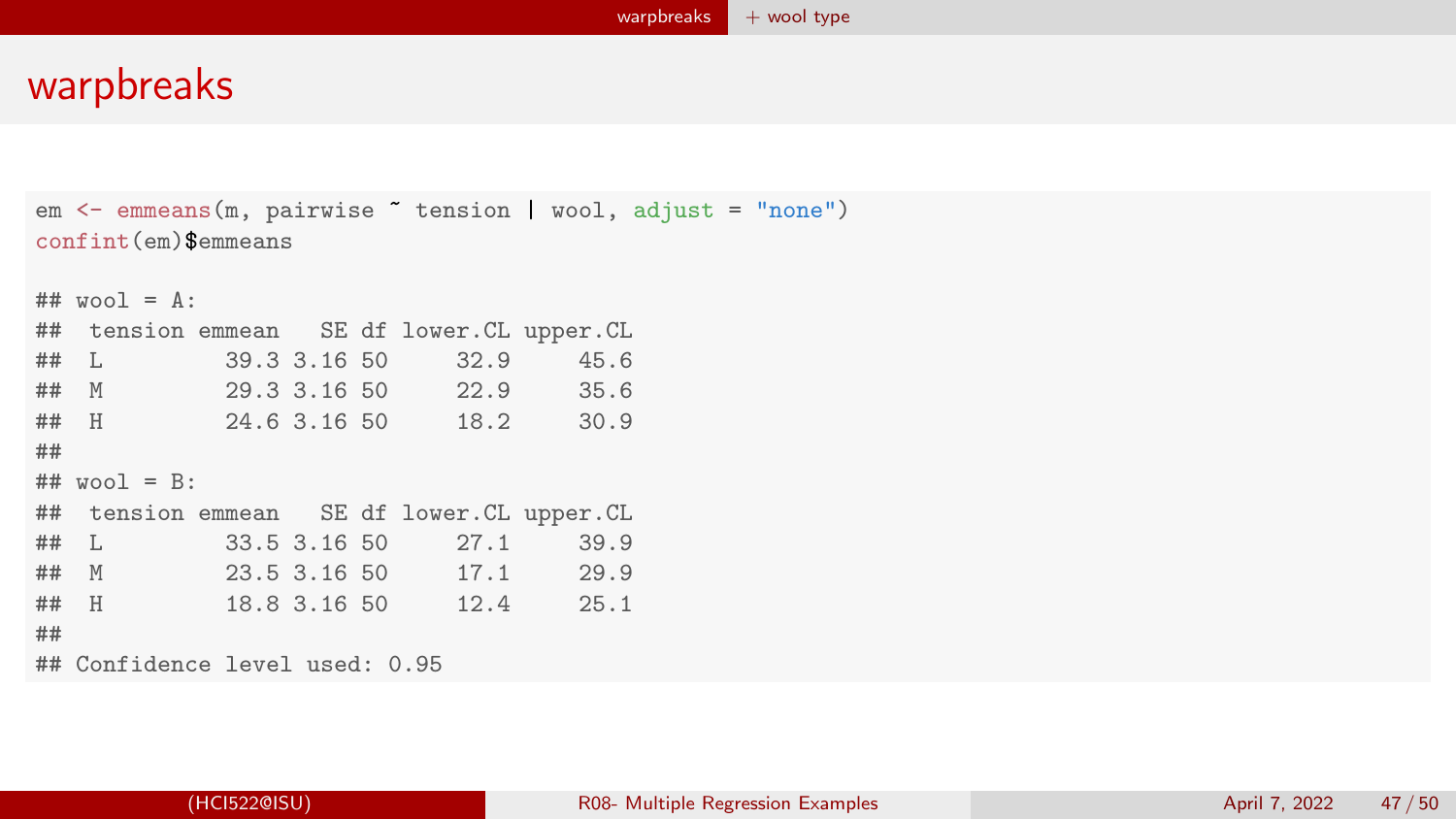confint(em)\$contrasts

|    | ## $wool = A$ :                                |                                           |  |                         |           |
|----|------------------------------------------------|-------------------------------------------|--|-------------------------|-----------|
|    | ## contrast estimate SE df lower. CL upper. CL |                                           |  |                         |           |
|    | $\#$ # L - M                                   | 10.00 3.87 50<br><b>Contract Contract</b> |  |                         | 2.22 17.8 |
|    | ## $L - H$ 14.72 3.87 50 6.94 22.5             |                                           |  |                         |           |
|    | ## $M - H$ 4.72 3.87 50 -3.06 12.5             |                                           |  |                         |           |
| ## |                                                |                                           |  |                         |           |
|    | $##$ wool = $B$ :                              |                                           |  |                         |           |
|    |                                                |                                           |  |                         |           |
|    | ## contrast estimate SE df lower. CL upper. CL |                                           |  |                         |           |
|    | $\#$ # L – M                                   |                                           |  | 10.00 3.87 50 2.22 17.8 |           |
|    | ## L - H $14.72$ 3.87 50 6.94 22.5             |                                           |  |                         |           |
|    | ## $M - H$ 4.72 3.87 50 -3.06 12.5             |                                           |  |                         |           |
| ## |                                                |                                           |  |                         |           |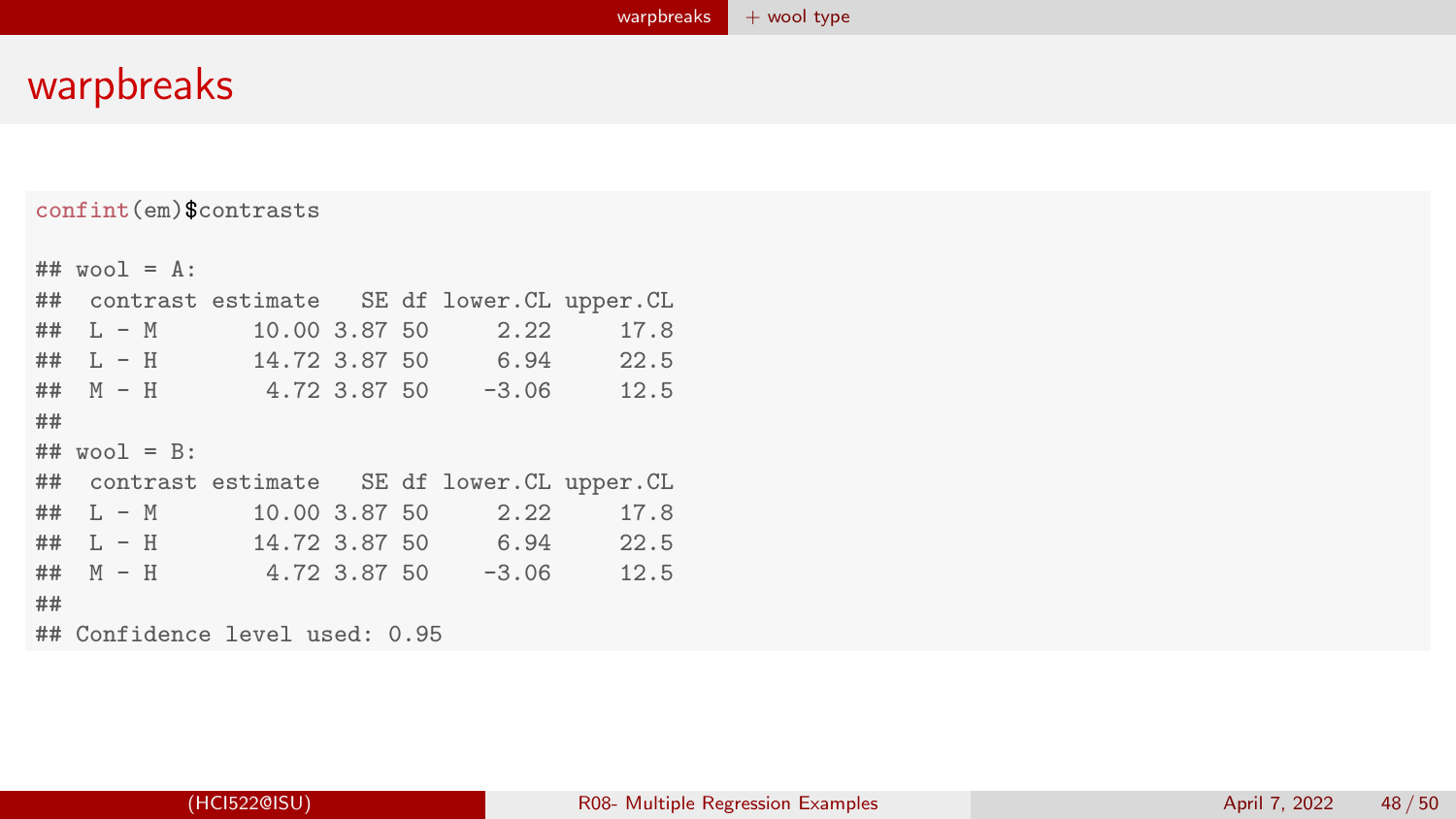```
em <- emmeans(m, pairwise ~ wool | tension, adjust = "none")
confint(em)$emmeans
## tension = L \cdot## wool emmean SE df lower.CL upper.CL
## A 39.3 3.16 50 32.9 45.6
## B 33.5 3.16 50 27.1 39.9
##
## tension = M:
## wool emmean SE df lower.CL upper.CL
## A 29.3 3.16 50 22.9 35.6
## B 23.5 3.16 50 17.1 29.9
##
## tension = H:
## wool emmean SE df lower.CL upper.CL
## A 24.6 3.16 50 18.2 30.9
## B 18.8 3.16 50 12.4 25.1
##
## Confidence level used: 0.95
```